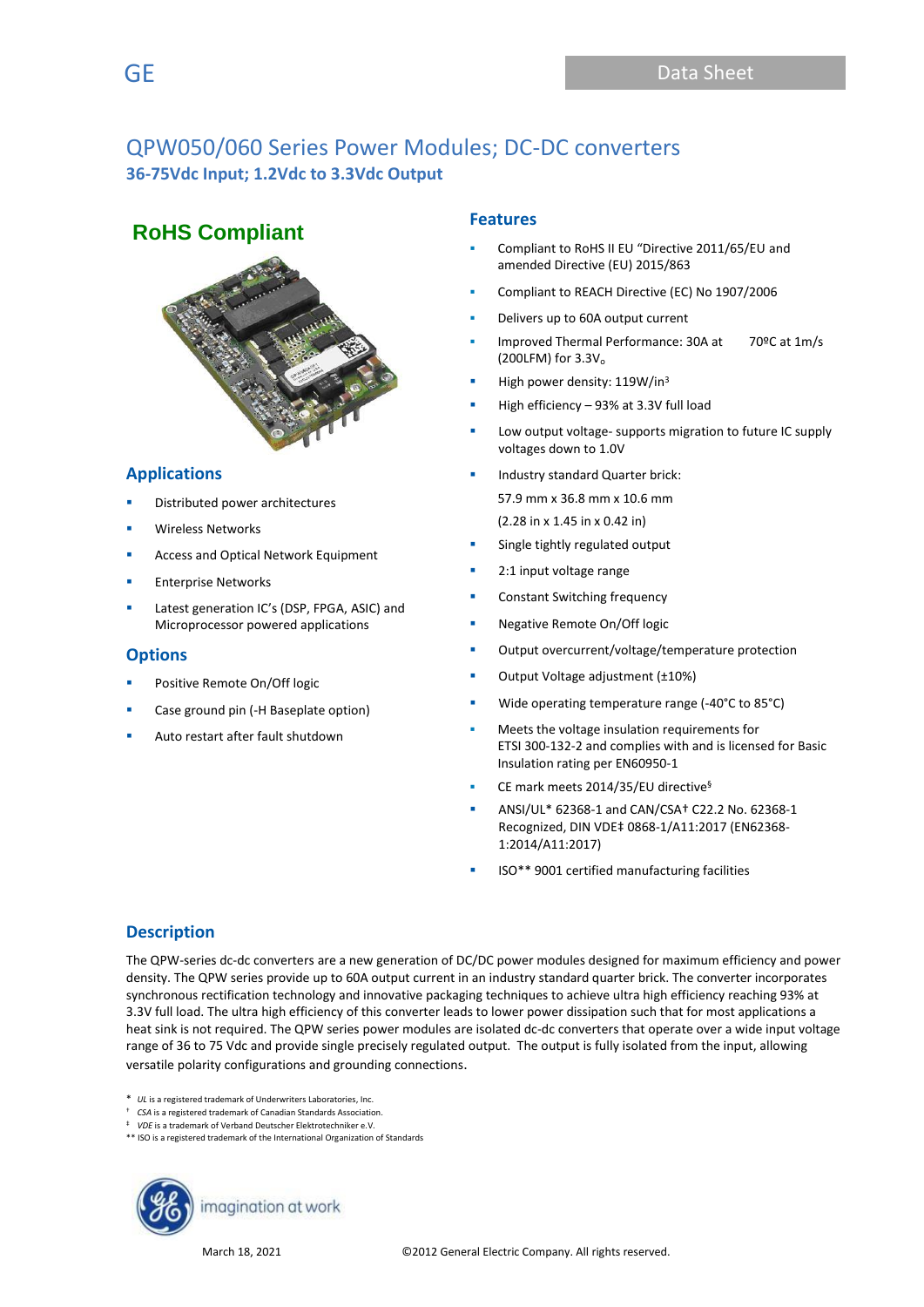**36-75Vdc Input; 1.2Vdc to 3.3Vdc Output**

#### **Absolute Maximum Ratings**

Stresses in excess of the absolute maximum ratings can cause permanent damage to the device. These are absolute stress ratings only, functional operation of the device is not implied at these or any other conditions in excess of those given in the operations sections of the data sheet. Exposure to absolute maximum ratings for extended periods can adversely affect the device reliability.

| Parameter                                          | <b>Device</b> | <b>Symbol</b>    | <b>Min</b> | <b>Max</b> | <b>Unit</b> |
|----------------------------------------------------|---------------|------------------|------------|------------|-------------|
| Input Voltage                                      |               |                  |            |            |             |
| Continuous                                         |               | $V_{IN}$         | $-0.3$     | 80         | Vdc         |
| Transient (100ms)                                  |               | $V_{IN. trans}$  | $-0.3$     | 100        | Vdc         |
| <b>Operating Ambient Temperature</b>               | All           | <b>TA</b>        | -40        | 85         | °C          |
| (see Thermal Considerations section)               |               |                  |            |            |             |
| Storage Temperature                                | All           | $T_{\text{stg}}$ | $-55$      | 125        | °C          |
| I/O Isolation Voltage (100% factory Hi-Pot tested) | All           |                  |            | 1500       | Vdc         |

#### **Electrical Specifications**

Unless otherwise indicated, specifications apply over all operating input voltage, resistive load, and temperature conditions.

| Parameter                                                                                                                                        | <b>Device</b> | <b>Symbol</b>         | <b>Min</b> | <b>Typ</b>     | <b>Max</b> | <b>Unit</b> |
|--------------------------------------------------------------------------------------------------------------------------------------------------|---------------|-----------------------|------------|----------------|------------|-------------|
| <b>Operating Input Voltage</b>                                                                                                                   |               | <b>V<sub>IN</sub></b> | 36         | 48             | 75         | Vdc         |
| Maximum Input Current<br>( $V_{IN}$ =0V to 60V, $I_0$ = $I_{O, max}$ )                                                                           |               | I <sub>IN.max</sub>   |            |                | 6          | Adc         |
| Inrush Transient                                                                                                                                 | All           | l <sup>2</sup> t      |            |                | 1          | $A^2S$      |
| Input Reflected Ripple Current, peak-to-peak<br>(5Hz to 20MHz, 12µH source impedance; V <sub>IN</sub> =0V to 75V,<br>$IO=IOmax$ ; see Figure 31) | All           |                       |            | $\overline{7}$ |            | mAp-p       |
| Input Ripple Rejection (120Hz)                                                                                                                   | All           |                       |            | 50             |            | dB          |

#### **CAUTION: This power module is not internally fused. An input line fuse must always be used.**

This power module can be used in a wide variety of applications, ranging from simple standalone operation to an integrated part of a sophisticated power architecture. To preserve maximum flexibility, internal fusing is not included, however, to achieve maximum safety and system protection, always use an input line fuse. The safety agencies require a fast-acting fuse with a maximum rating of 15A (see Safety Considerations section). Based on the information provided in this data sheet on inrush energy and maximum dc input current, the same type of fuse with a lower rating can be used. Refer to the fuse manufacturer's data sheet for further information.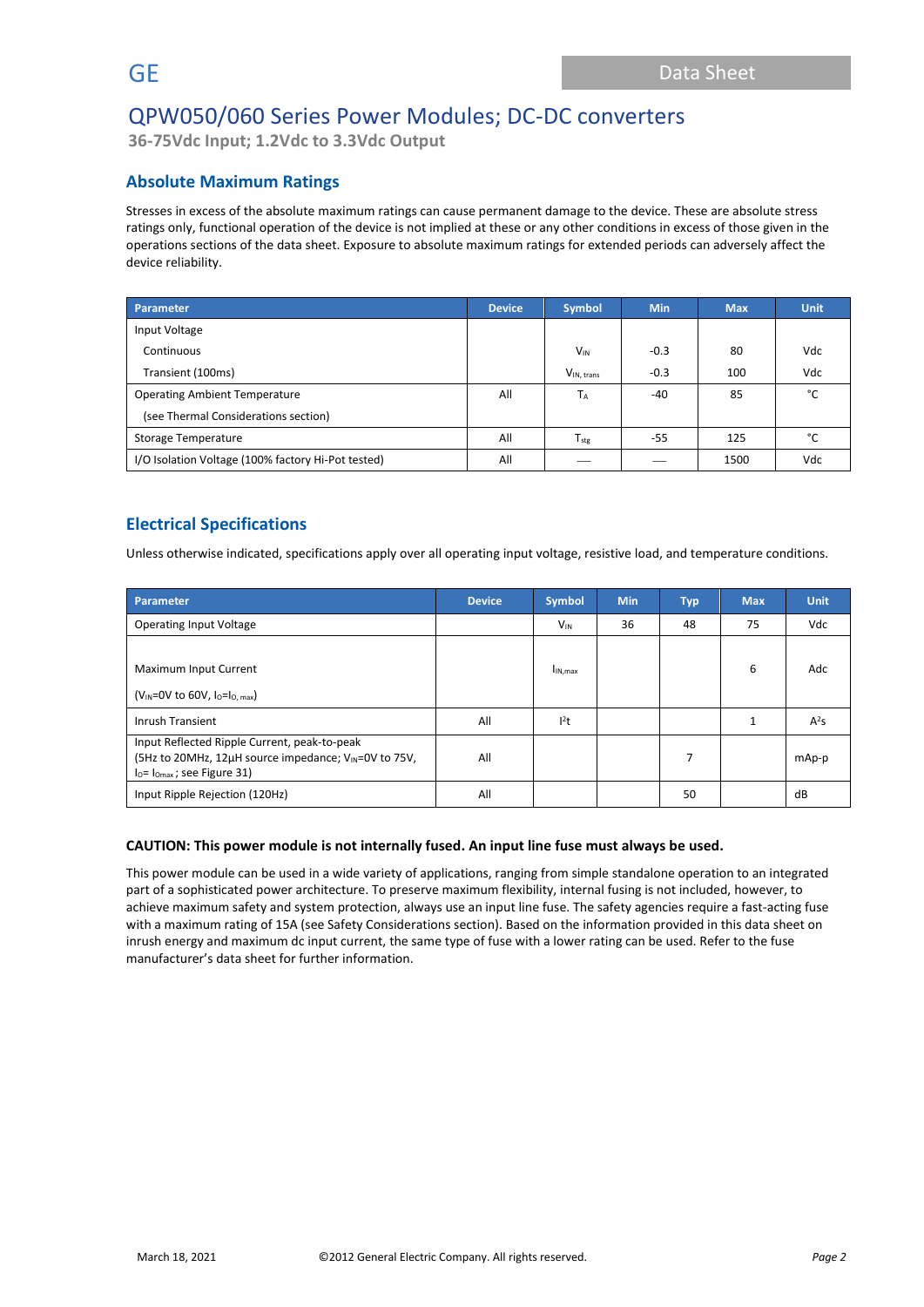**36-75Vdc Input; 1.2Vdc to 3.3Vdc Output**

### **Electrical Specifications** (continued)

| <b>Parameter</b>                                                                                                                                                                                             | <b>Device</b>                        | <b>Symbol</b>           | Min                                  | <b>Typ</b>                           | <b>Max</b>                           | <b>Unit</b>                    |
|--------------------------------------------------------------------------------------------------------------------------------------------------------------------------------------------------------------|--------------------------------------|-------------------------|--------------------------------------|--------------------------------------|--------------------------------------|--------------------------------|
| <b>Output Voltage Set-point</b><br>$(V_{IN} = V_{IN,nom}$ , $I_0 = I_0$ , max, $T_c = 25°C$                                                                                                                  | 3.3V<br>2.5V<br>1.8V<br>1.5V<br>1.2V | $V0$ , set              | 3.24<br>2.45<br>1.77<br>1.47<br>1.18 | 3.30<br>2.25<br>1.80<br>1.50<br>1.20 | 3.36<br>2.55<br>1.83<br>1.53<br>1.22 | $V_{dc}$                       |
| <b>Output Voltage</b><br>(Over all operating input voltage, resistive load, and<br>temperature conditions until end of life)                                                                                 | 3.3V<br>2.5V<br>1.8V<br>1.5V<br>1.2V | V <sub>o</sub>          | 3.20<br>2.42<br>1.74<br>1.44<br>1.15 |                                      | 3.40<br>2.57<br>1.86<br>1.56<br>1.25 | $V_{dc}$                       |
| <b>Output Regulation</b>                                                                                                                                                                                     |                                      |                         |                                      |                                      |                                      |                                |
| Line $(V_{IN} = V_{IN, min}$ to $V_{IN, max}$ )                                                                                                                                                              | All                                  |                         |                                      | 0.05                                 | 0.2                                  | %Vo                            |
| Load ( $I_0 = I_0$ , min to $I_0$ , max)                                                                                                                                                                     | All                                  |                         |                                      | 0.05                                 | 0.2                                  | %Vo                            |
| Temperature (T <sub>c</sub> = -40°C to +85°C)                                                                                                                                                                | All                                  |                         |                                      | 15                                   | 50                                   | mV                             |
| Output Ripple and Noise on nominal output                                                                                                                                                                    |                                      |                         |                                      |                                      |                                      |                                |
| $(V_{IN} = V_{IN, nom}$ and $I_0 = I_0$ , min to $I_0$ , max)                                                                                                                                                |                                      |                         |                                      |                                      |                                      |                                |
| RMS (5Hz to 20MHz bandwidth)                                                                                                                                                                                 | All                                  |                         |                                      |                                      | 30                                   | mV <sub>rms</sub>              |
| Peak-to-Peak (5Hz to 20MHz bandwidth)                                                                                                                                                                        | All                                  |                         |                                      |                                      | 100                                  | $mv_{pk-pk}$                   |
| <b>External Capacitance</b>                                                                                                                                                                                  | $3.3V - 1.5V$                        | $CO$ max                |                                      | $\overline{\phantom{0}}$             | 6,800                                | μF                             |
|                                                                                                                                                                                                              | 1.2V                                 | $CO$ max                |                                      |                                      | 22,000                               | μF                             |
| <b>Output Current</b>                                                                                                                                                                                        | 3.3V                                 | $\mathsf{I}_\mathsf{0}$ | 0                                    |                                      | 50                                   | Adc                            |
|                                                                                                                                                                                                              | $2.5V - 1.2V$                        | $\mathsf{I}^{\circ}$    | $\Omega$                             |                                      | 60                                   | Adc                            |
| <b>Output Current Limit Inception</b>                                                                                                                                                                        | 3.3V                                 | lo, lim                 |                                      | 58                                   |                                      | Adc                            |
|                                                                                                                                                                                                              | $2.5V - 1.2V$                        | lo, lim                 |                                      | 69                                   |                                      | Adc                            |
| Efficiency<br>$V_{IN} = V_{IN, nom}$ , T <sub>c</sub> =25°C<br>$I_0 = I_0$ , max, $V_0 = V_{0,\text{set}}$                                                                                                   | 3.3V<br>2.5V<br>1.8V<br>1.5V<br>1.2V | η<br>η<br>η<br>η<br>η   |                                      | 93<br>91<br>89<br>87<br>85           |                                      | %<br>%<br>$\%$<br>$\%$<br>$\%$ |
| <b>Switching Frequency</b>                                                                                                                                                                                   |                                      | $f_{sw}$                |                                      | 300                                  |                                      | kHz                            |
| <b>Dynamic Load Response</b><br>(ΔIo/Δt=1A/10μs; V <sub>in</sub> =V <sub>in</sub> , nom; T <sub>c</sub> =25°C; Tested with<br>a 10 $\mu$ F aluminum and a 1.0 $\mu$ F ceramic capacitor<br>across the load.) |                                      |                         |                                      |                                      |                                      |                                |
| Load Change from Io= 50% to 75% of Io, max:<br>Peak Deviation<br>Settling Time (Vo<10% peak deviation)                                                                                                       | All                                  | $V_{pk}$<br>$t_s$       |                                      | 4<br>200                             |                                      | $\%V_{\text{O, set}}$<br>μs    |
| Load Change from Io= 75% to 50% of Io, max:<br>Peak Deviation                                                                                                                                                |                                      | $V_{pk}$                |                                      | 4                                    |                                      | %V <sub>O, set</sub>           |
| Settling Time (Vo<10% peak deviation)                                                                                                                                                                        |                                      | $t_s$                   |                                      | 200                                  |                                      | μs                             |

#### **Isolation Specifications**

| <b>Parameter</b>             | <b>Symbol</b> | <b>Min</b> | <b>Tvp</b> | Max <sup>1</sup> | Unit |
|------------------------------|---------------|------------|------------|------------------|------|
| <b>Isolation Capacitance</b> | Liso          |            | 2700       | __               | pF   |
| <b>Isolation Resistance</b>  | $R_{iso}$     | 10         | __         | __               | ΜΩ   |

### **General Specifications**

| Parameter                                                                                     | <b>Device</b> | <b>Min</b> | <b>Tvp</b> | <b>Max</b> | Unit      |
|-----------------------------------------------------------------------------------------------|---------------|------------|------------|------------|-----------|
| Calculated MTBF ( $I_0$ =80% of $I_0$ max, T <sub>c</sub> =40°C, airflow=1m/s(200LFM))<br>All |               |            | 1,204,000  |            | Hours     |
| Weight                                                                                        |               |            | 42 (1.48)  |            | $g$ (oz.) |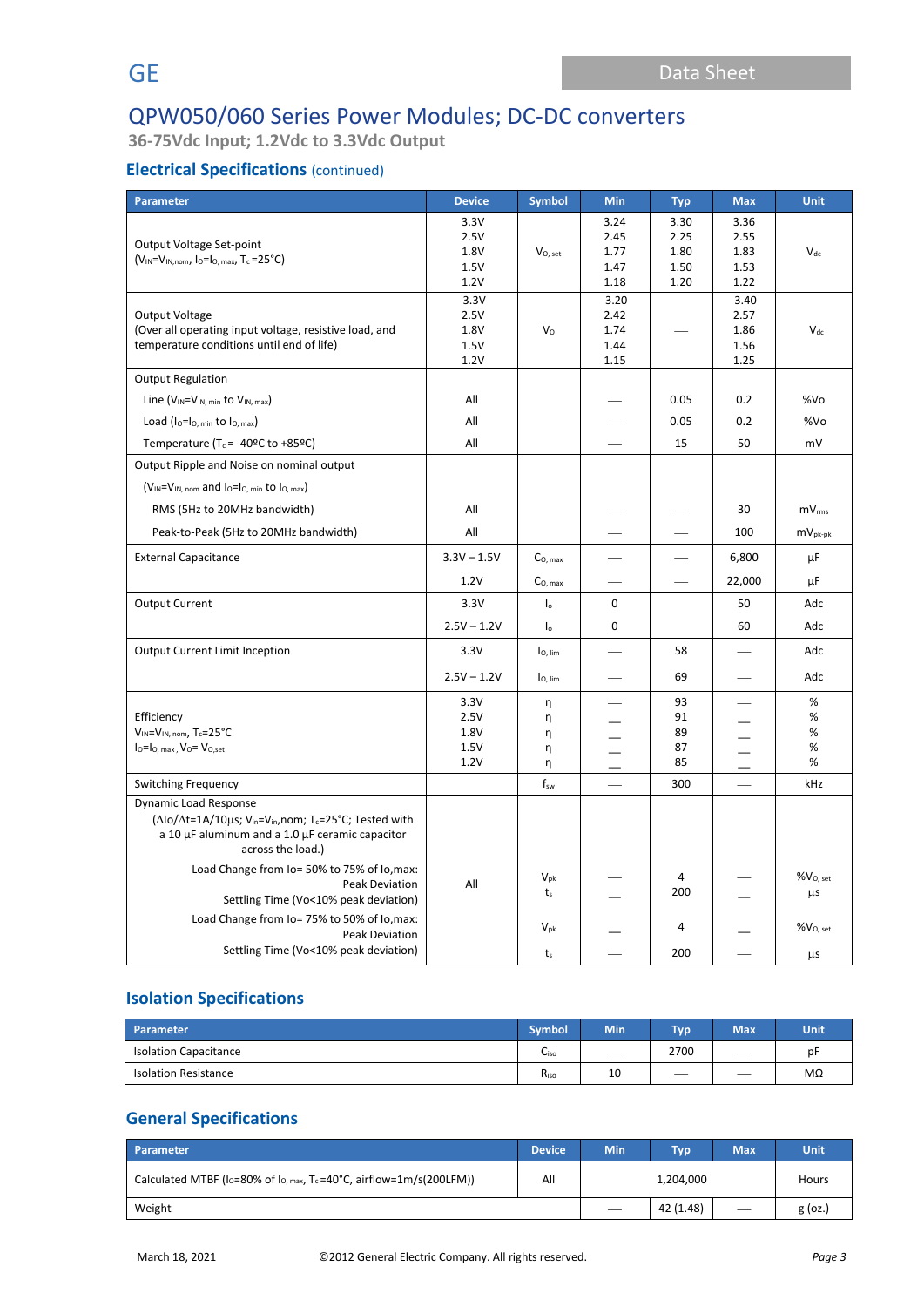**36-75Vdc Input; 1.2Vdc to 3.3Vdc Output**

### **Feature Specifications**

Unless otherwise indicated, specifications apply over all operating input voltage, resistive load, and temperature conditions. See Feature Descriptions for additional information.

| Parameter                                                                                                                           | <b>Device</b> | <b>Symbol</b>       | <b>Min</b> | <b>Typ</b> | <b>Max</b> | <b>Unit</b>  |
|-------------------------------------------------------------------------------------------------------------------------------------|---------------|---------------------|------------|------------|------------|--------------|
| Remote On/Off Signal Interface                                                                                                      |               |                     |            |            |            |              |
| $(V_{IN} = V_{IN, min}$ to $V_{IN, max}$ ; open collector or equivalent,                                                            |               |                     |            |            |            |              |
| Signal referenced to VIN-terminal)                                                                                                  |               |                     |            |            |            |              |
| Negative Logic: device code suffix "1"                                                                                              |               |                     |            |            |            |              |
| Logic Low = module On, Logic High = module Off                                                                                      |               |                     |            |            |            |              |
| Positive Logic: No device code suffix required                                                                                      |               |                     |            |            |            |              |
| Logic Low = module Off, Logic High = module On                                                                                      |               |                     |            |            |            |              |
| Logic Low Specification                                                                                                             |               |                     |            |            |            |              |
| Remote On/Off Current - Logic Low                                                                                                   | All           | $I_{on/off}$        |            | 0.15       | 1.0        | mA           |
| On/Off Voltage:                                                                                                                     |               |                     |            |            |            |              |
| Logic Low                                                                                                                           | All           | $V_{on/off}$        | 0.0        |            | 1.2        | V            |
| Logic High - (Typ = Open Collector)                                                                                                 | All           | Von/off             |            |            | 15         | v            |
| Logic High maximum allowable leakage current                                                                                        | All           | $I_{on/off}$        |            |            | 50         | μA           |
| Turn-On Delay and Rise Times                                                                                                        |               |                     |            |            |            |              |
| $(lO=lO, max)$                                                                                                                      |               |                     |            |            |            |              |
|                                                                                                                                     | 3.3V          | Tdelay              |            | 2.5        |            | ms           |
| $T_{\text{delay}}$ = Time until $V_0$ = 10% of $V_{O,\text{set}}$ from either<br>application of Vin with Remote On/Off set to On or |               | Trise               |            | 12         |            | ms           |
| operation of Remote On/Off from Off to On with Vin                                                                                  |               |                     |            |            |            |              |
| already applied for at least one second.                                                                                            |               |                     |            |            |            |              |
| $T_{rise}$ = time for $V_0$ to rise from 10% of $V_{O,set}$ to 90% of                                                               | $2.5V - 1.2V$ | Tdelay              |            | 2.5        |            | ms           |
| $V_{O,set}.$                                                                                                                        |               | Trise               |            | 1.5        |            | ms           |
|                                                                                                                                     |               |                     |            |            |            |              |
| Output Voltage Adjustment<br>(See Feature Descriptions):                                                                            |               |                     |            |            |            |              |
| Output Voltage Remote-sense Range                                                                                                   |               | Vsense              |            |            | 10         | $%V_{o,nom}$ |
| Output Voltage Set-point Adjustment Range (trim)                                                                                    |               |                     | 90         |            | 110        | $%V_{o,nom}$ |
| <b>Output Overvoltage Protection</b>                                                                                                | 3.3V          | $V_{\rm O,\,limit}$ | 4.0        |            | 4.9        | $\vee$       |
|                                                                                                                                     | 2.5V          |                     | 3.0        |            | 3.4        | v            |
|                                                                                                                                     | 1.8V          |                     | 2.1        |            | 2.4        | v            |
|                                                                                                                                     | 1.5V          |                     | 1.8        |            | 2.2        | $\vee$       |
|                                                                                                                                     | 1.2V          |                     | 1.5        |            | 1.8        | $\vee$       |
| Overtemperature Protection                                                                                                          | All           | Tref                |            | 110        |            | °C           |
| (See Feature Descriptions)                                                                                                          |               |                     |            |            |            |              |
| Input Undervoltage Lockout                                                                                                          |               | VIN, UVLO           |            |            |            |              |
| Turn-on Threshold                                                                                                                   | All           |                     |            | 34.5       | 36         | V            |
| <b>Turn-off Threshold</b>                                                                                                           | All           |                     | 30         | 32         |            | v            |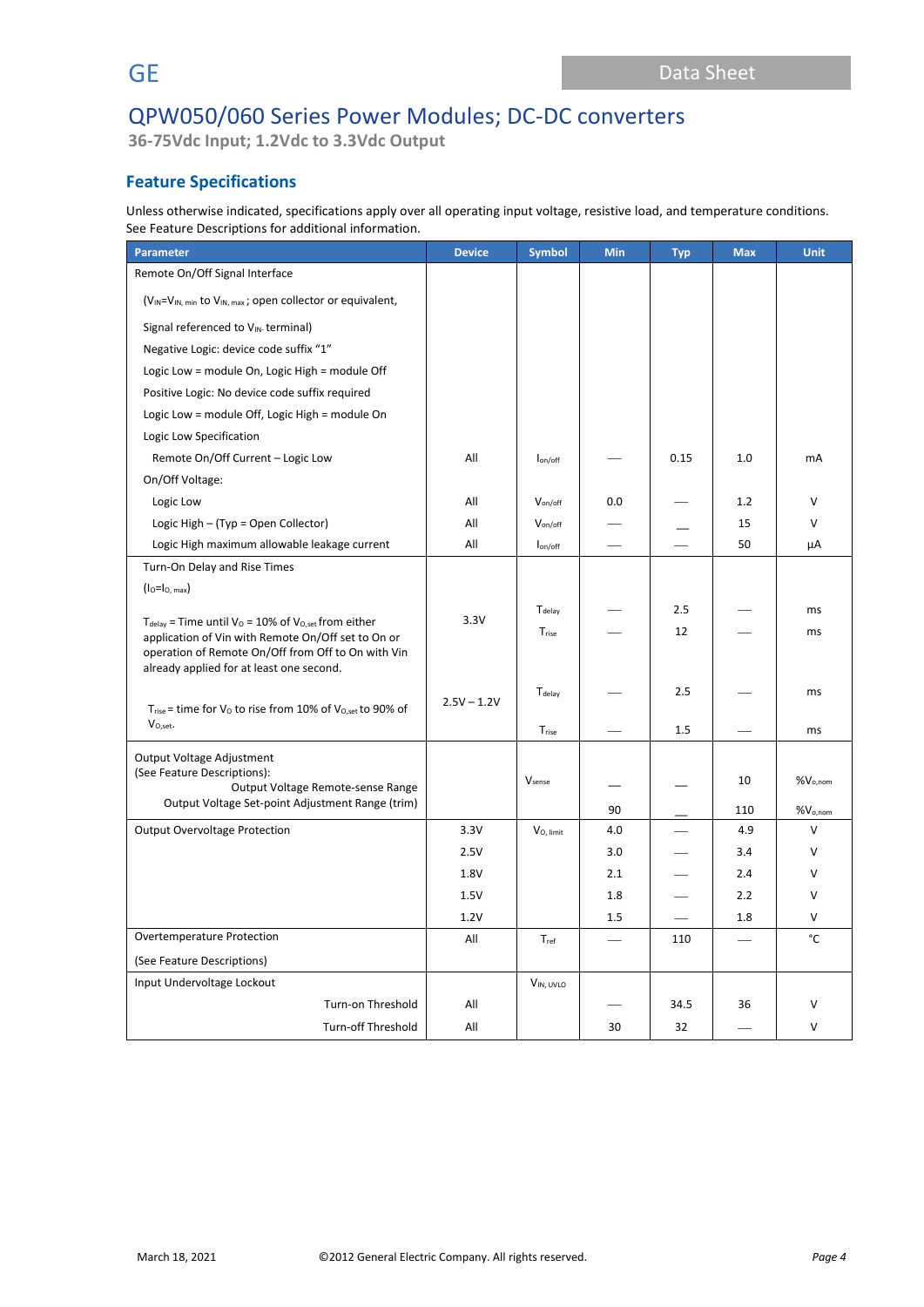**36-75Vdc Input; 1.2Vdc to 3.3Vdc Output**

#### **Characteristic Curves**

The following figures provide typical characteristics for the QPW050A0F (3.3V, 50A) at 25ºC. The figures are identical for either positive or negative Remote On/Off logic.







**Figure 2. Typical Converter Efficiency Vs. Output current at Room Temperature.**



**Figure 3. Typical Output Ripple and Noise at Room Temperature and I<sup>o</sup> = Io, max.**

**Figure 1. Typical Input Characteristic at Room Temperature. Figure 4. Typical Start-Up Using Remote On/Off, negative logic version shown.**



**Figure 5. Typical Transient Response to Step change in Load from 50% to 25% of Full Load at Room Temperature and 48 Vdc Input.**



**Figure 6. Typical Transient Response to Step change in Load from 50% to 75% of Full Load at Room Temperature and 48 Vdc Input.**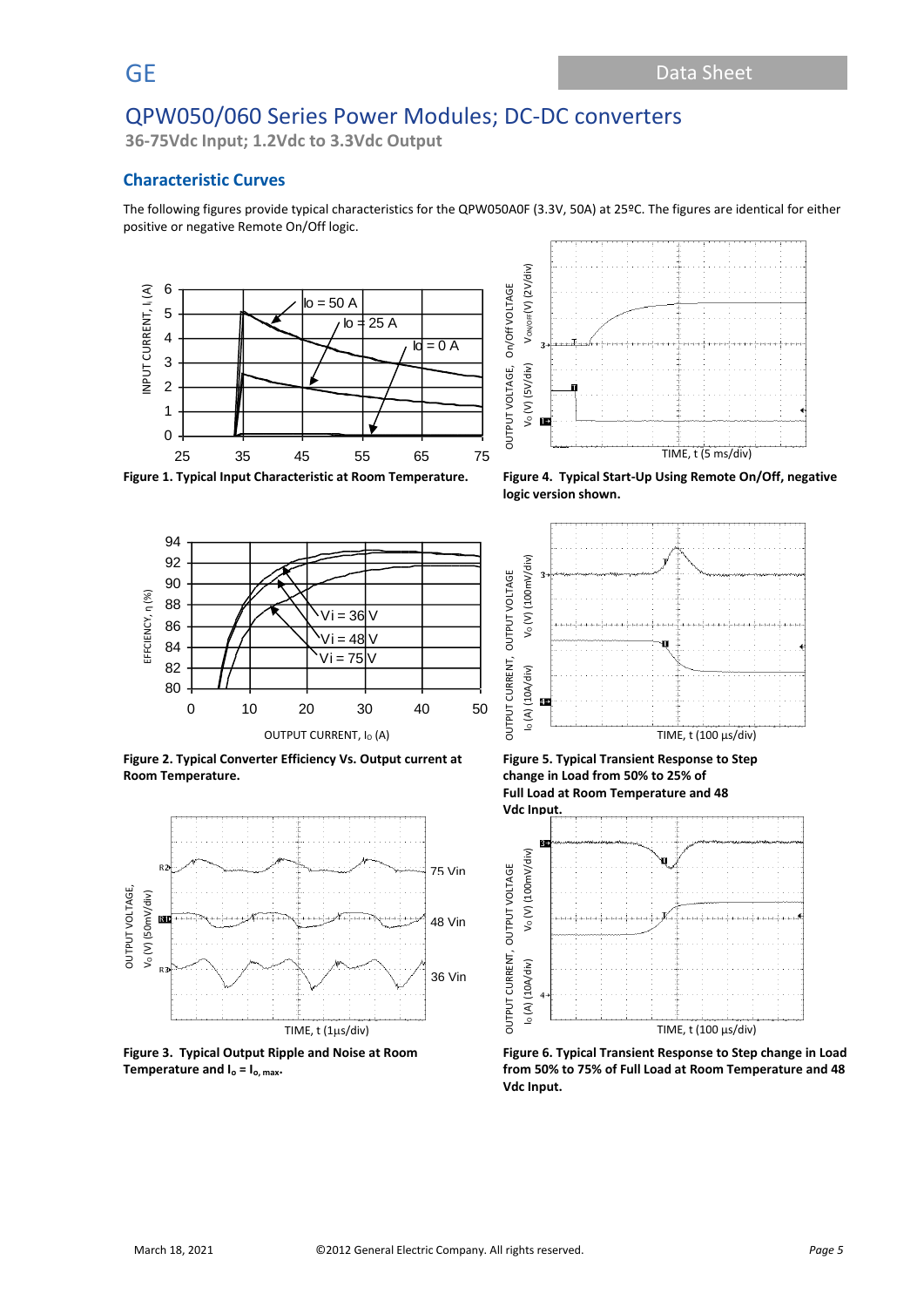**36-75Vdc Input; 1.2Vdc to 3.3Vdc Output**

#### **Characteristic Curves**

The following figures provide typical characteristics for the QPW060A0G (2.5V, 60A) at 25ºC. The figures are identical for either positive or negative Remote On/Off logic.

OUTPUT VOLTAGE, On/Off VOLTAGE

Vo<sub>N/OFF</sub>(V) (1V/div) On/Off VOLTAGE







**Figure 7. Typical Input Characteristic at Room Temperature. Figure 10. Typical Start-Up Using Remote On/Off, negative** 





**Figure 8. Typical Converter Efficiency Vs. Output current at Room Temperature.**



**Figure 9. Typical Output Ripple and Noise at Room Temperature and I<sup>o</sup> = Io, max.**

**logic version shown.**



**Figure 11. Typical Transient Response to Step change in Load from 50% to 25%of Full Load at Room Temperature and 48 Vdc Input.**



**Figure 12. Typical Transient Response to Step change in Load from 50% to 75% of Full Load at Room Temperature and 48 Vdc Input.**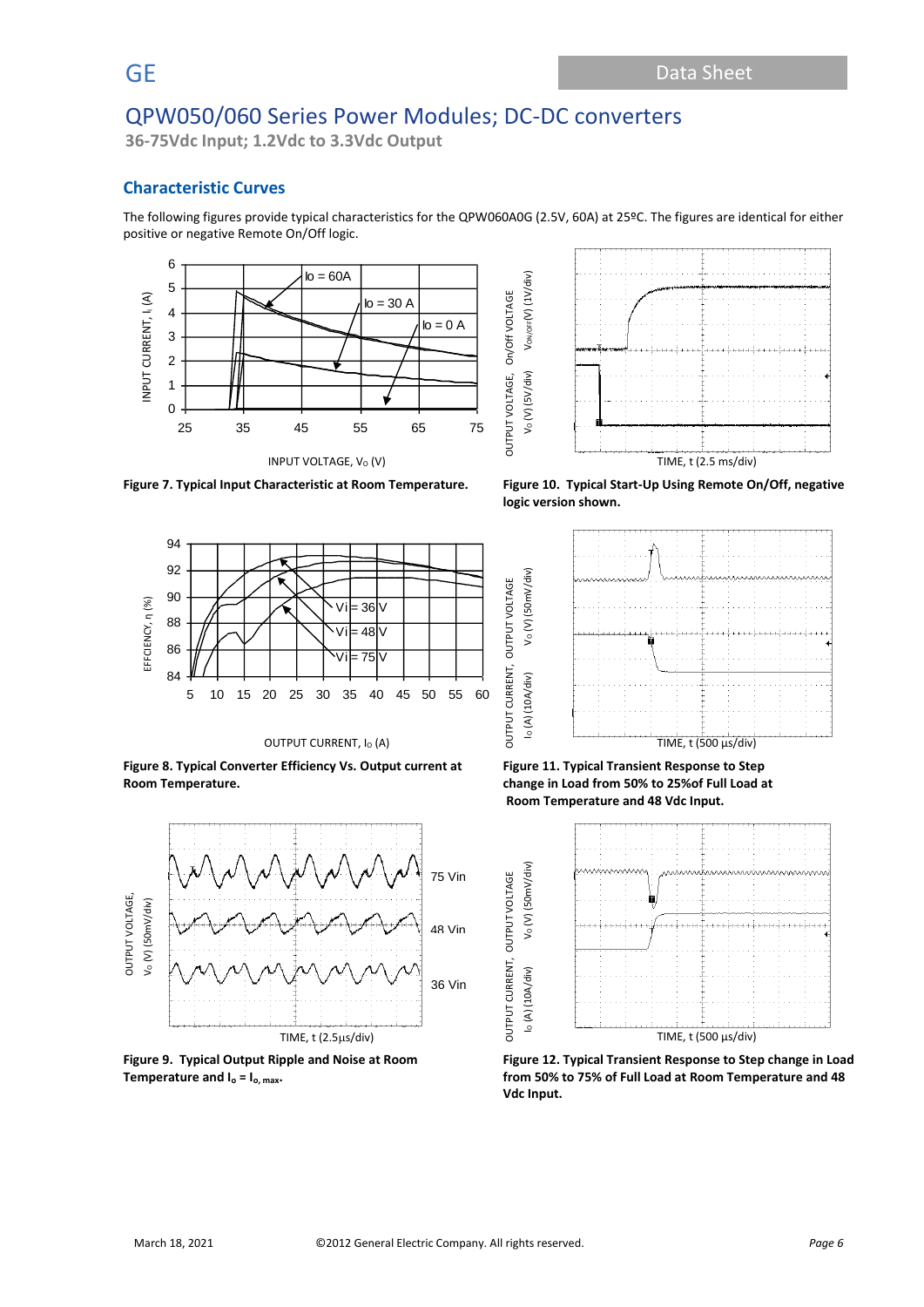**36-75Vdc Input; 1.2Vdc to 3.3Vdc Output**

#### **Characteristic Curves**

The following figures provide typical characteristics for the QPW060A0Y (1.8V, 60A) at 25ºC. The figures are identical for either positive or negative Remote On/Off logic.

OUTPUT VOLTAGE On/Off VOLTAGE



**Figure 13. Typical Input Characteristic at Room Temperature. Figure 16. Typical Start-Up Using Remote On/Off, negative** 



**Figure 14. Typical Converter Efficiency Vs. Output current at Room Temperature.**



**Figure 15. Typical Output Ripple and Noise at Room Temperature and I<sup>o</sup> = Io, max.**



**logic version shown.**



**Figure 17. Typical Transient Response to Step change in Load from 50% to 25%of Full Load at Room Temperature and 48 Vdc Input.**



**Figure 18. Typical Transient Response to Step change in Load from 50% to 75% of Full Load at Room Temperature and 48 Vdc Input.**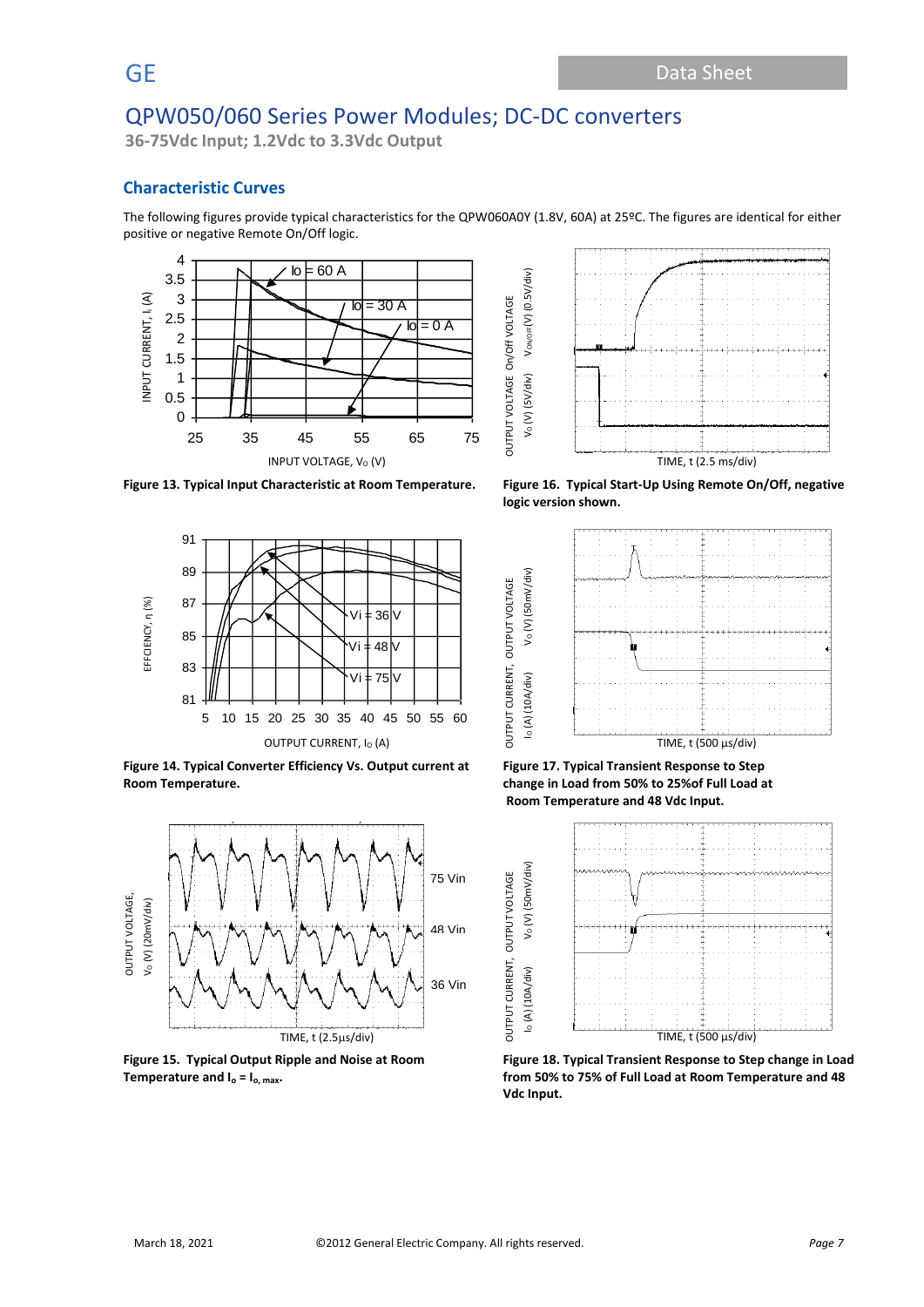**36-75Vdc Input; 1.2Vdc to 3.3Vdc Output**

#### **Characteristic Curves**

The following figures provide typical characteristics for the QPW060A0M (1.5V, 60A) at 25ºC. The figures are identical for either positive or negative Remote On/Off logic.

Vo (V) (SV/div) Von/off(V) (V) ov

V<sub>o</sub> (V) (5V/div)

V<sub>ON/OFF</sub>(V) (0.5V/div)

OUTPUT CURRENT, OUTPUT VOLTAGE

**OUTPUT VOLTAGE** 





**Figure 20. Typical Converter Efficiency Vs. Output current at Room Temperature.**



**Figure 21. Typical Output Ripple and Noise at Room Temperature and I<sup>o</sup> = Io, max.**

**Figure 19. Typical Input Characteristic at Room Temperature. Figure 22. Typical Start-Up Using Remote On/Off, negative logic version shown.**



**Figure 23. Typical Transient Response to Step change in Load from 50% to 25%of Full Load at Room Temperature and 48 Vdc Input.**



**Figure 24. Typical Transient Response to Step change in Load from 50% to 75% of Full Load at Room Temperature and 48 Vdc Input.**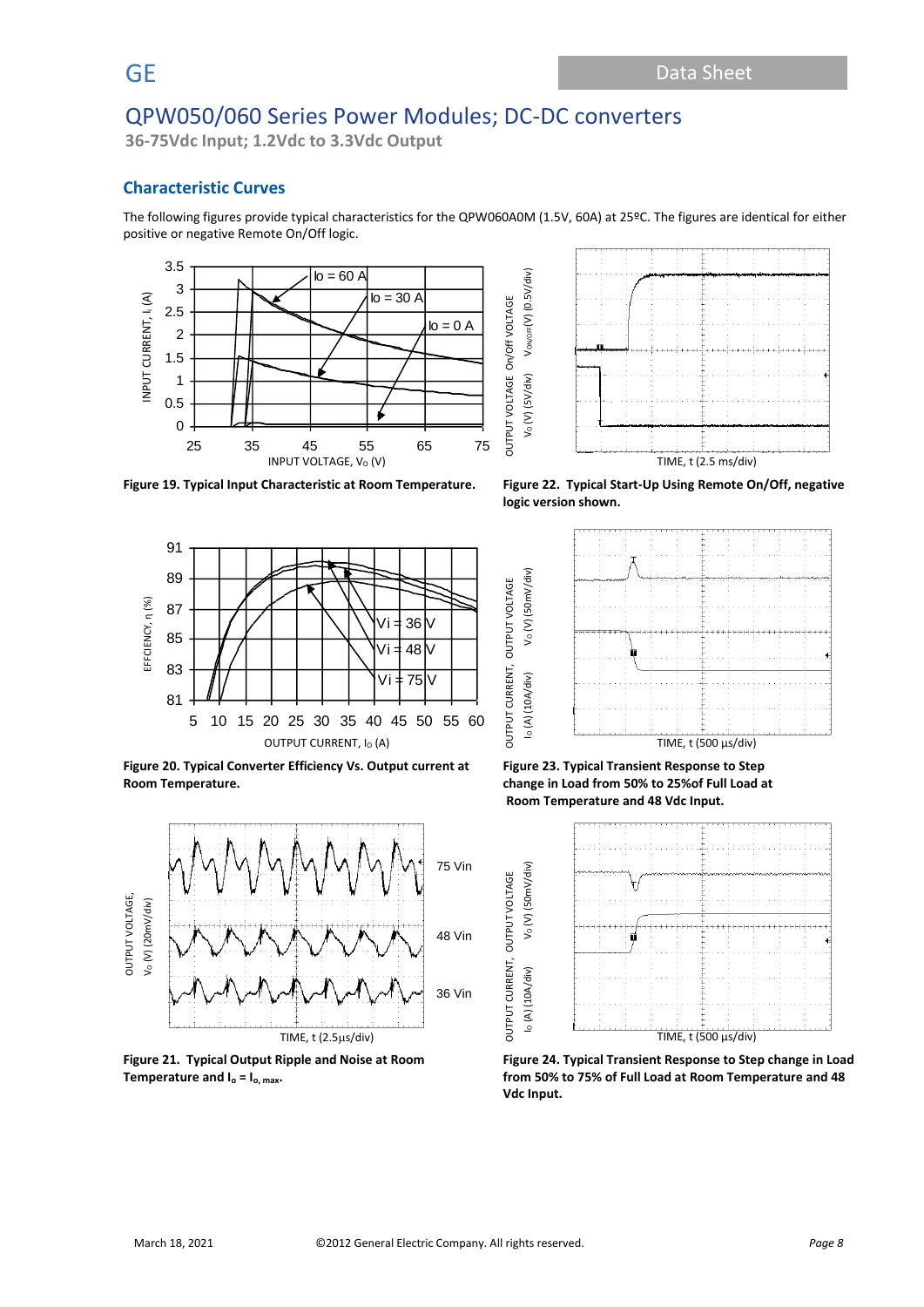**36-75Vdc Input; 1.2Vdc to 3.3Vdc Output**

#### **Characteristic Curves**

The following figures provide typical characteristics for the QPW060A0P (1.2V, 60A) at 25ºC. The figures are identical for either positive or negative Remote On/Off logic.

Vo (V) (SV/div) Von/off(V) (V) ov

V<sub>o</sub> (V) (5V/div)

V<sub>o</sub>(V) (50mV/div)

V<sub>ON/OFF</sub>(V) (0.5V/div)







**Figure 26. Typical Converter Efficiency Vs. Output current at Room Temperature.**



**Figure 27. Typical Output Ripple and Noise at Room Temperature and I<sup>o</sup> = Io, max.**

**Figure 25. Typical Input Characteristic at Room Temperature. Figure 28. Typical Start-Up Using Remote On/Off, negative logic version shown.**



**Figure 29. Typical Transient Response to Step change in Load from 50% to 25%of Full Load at Room Temperature and 48 Vdc Input.**



**Figure 30. Typical Transient Response to Step change in Load from 50% to 75% of Full Load at Room Temperature and 48 Vdc Input.**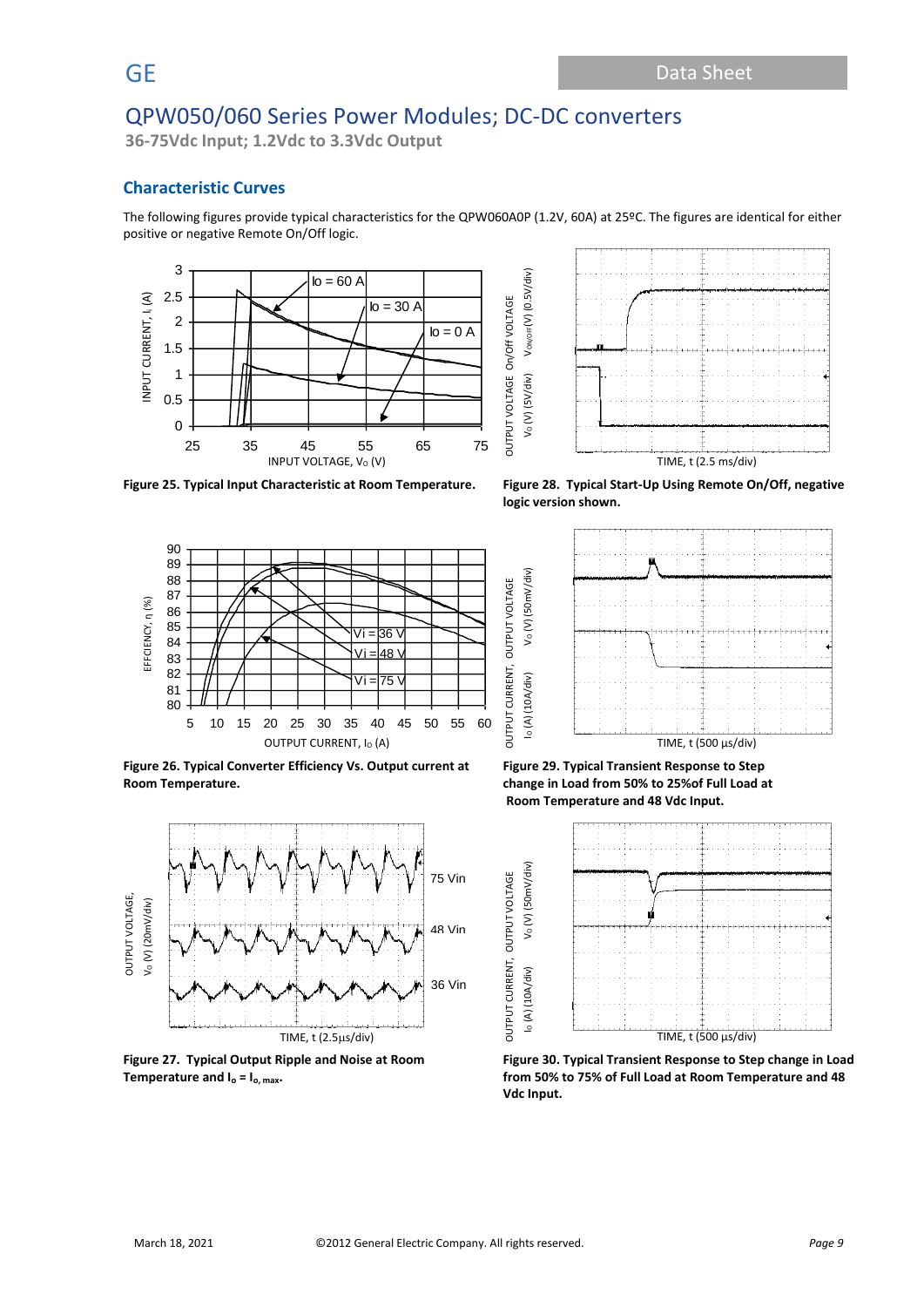**36-75Vdc Input; 1.2Vdc to 3.3Vdc Output**

### **Test Configurations**



Note: Measure input reflected-ripple current with a simulated source inductance (LTEST) of 12 µH. Capacitor CS offsets possible battery impedance. Measure current as shown above.

#### **Figure 31. Input Reflected Ripple Current Test Setup.**



 $8-3299(f)$ 

Note: Use a 1.0 µF ceramic capacitor and a 10 µF aluminum or tantalum capacitor. Scope measurement should be made using a BNC socket. Position the load between 51 mm and 76 mm (2 in. and 3 in.) from the module.





Note: All measurements are taken at the module terminals. When socketing, place Kelvin connections at module terminals to avoid measurement errors due to socket contact resistance.

$$
1 = \left(\frac{[V_{\text{O}}(+) - V_{\text{O}}(-)]I_{\text{O}}}{[V_{\text{I}}(+) - V_{\text{I}}(-)]I_{\text{I}}}\right) \times 100\%
$$

**Figure 33. Output Voltage and Efficiency Test Setup.**

#### **Design Considerations**

#### **Input Source Impedance**

The power module should be connected to a low ac-impedance source. A highly inductive source impedance can affect the stability of the power module. For the test configuration in Figure 31, a 100μF electrolytic capacitor (ESR<0.7 $\Omega$  at 100kHz), mounted close to the power module helps ensure the stability of the unit. Consult the factory for further application guidelines.

#### **Output Capacitance**

High output current transient rate of change (high di/dt) loads may require high values of output capacitance to supply the instantaneous energy requirement to the load. To minimize the output voltage transient drop during this transient, low E.S.R. (equivalent series resistance) capacitors may be required, since a high E.S.R. will produce a correspondingly higher voltage drop during the current transient.

Output capacitance and load impedance interact with the power module's output voltage regulation control system and may produce an 'unstable' output condition for the required values of capacitance and E.S.R.. Minimum and maximum values of output capacitance and of the capacitor's associated E.S.R. may be dictated, depending on the module's control system.

The process of determining the acceptable values of capacitance and E.S.R. is complex and is load-dependant. GE provides Web-based tools to assist the power module end-user in appraising and adjusting the effect of various load conditions and output capacitances on specific power modules for various load conditions.

#### **Safety Considerations**

For safety agency approval the power module must be installed in compliance with the spacing and separation requirements of the end-use safety agency standards, i.e., UL ANSI/UL 62368-1 and CAN/CSA C22.2 No. 62368-1 Recognized, DIN VDE 0868-1/A11:2017 (EN62368- 1:2014/A11:2017).For the converter output to be considered meeting the requirements of safety extra-low voltage (SELV)/ES1, the input must meet SELV/ES1 requirements.

If the input source is non-SELV/ES1 (ELV or a hazardous voltage greater than 60 Vdc and less than or equal to 75Vdc), for the module's output to be considered as meeting the requirements for safety extra-low voltage (SELV) or ES1, all of the following must be true: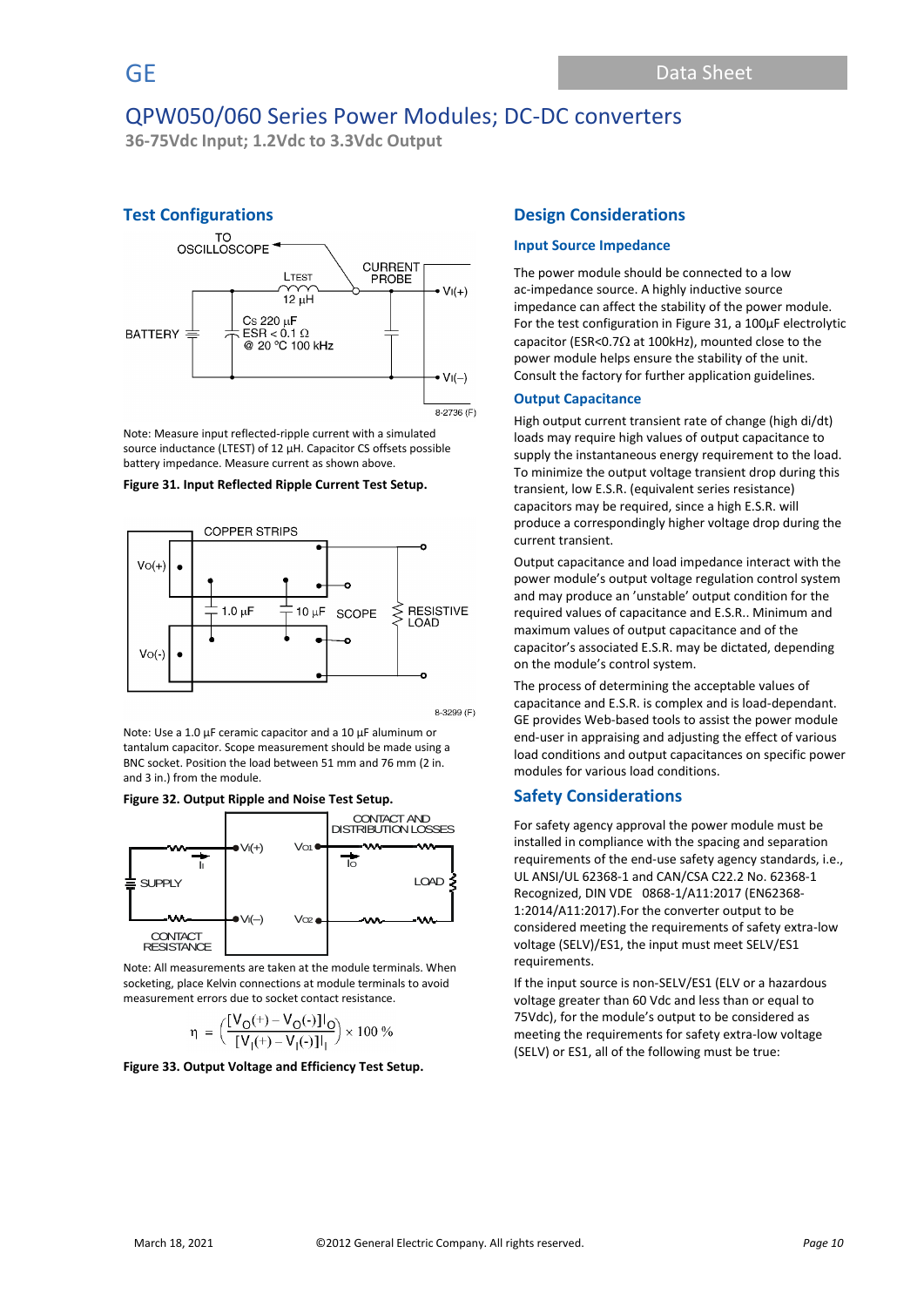**36-75Vdc Input; 1.2Vdc to 3.3Vdc Output**

#### **Safety Considerations** (continued)

- **·** The input source is to be provided with reinforced insulation from any other hazardous voltages, including the ac mains.
- **•** One V<sub>IN</sub> pin and one V<sub>OUT</sub> pin are to be grounded, or both the input and output pins are to be kept floating.
- The input pins of the module are not operator accessible.
- Another SELV or ES1 reliability test is conducted on the whole system (combination of supply source and subject module), as required by the safety agencies, to verify that under a single fault, hazardous voltages do not appear at the module's output.
- **Note:** Do not ground either of the input pins of the module without grounding one of the output pins. This may allow a non-SELV/ES1 voltage to appear between the output pins and ground

The power module has safety extra-low voltage (SELV) or ES1 outputs when all inputs are SELV or ES1.

For input voltages exceeding –60 Vdc but less than or equal to –75 Vdc, these converters have been evaluated to the applicable requirements of BASIC INSULATION between secondary DC MAINS DISTRIBUTION input (classified as TNV-2 in Europe) and unearthed SELV outputs.

The input to these units is to be provided with a maximum 15A fast-acting (or time-delay) fuse in the unearthed lead.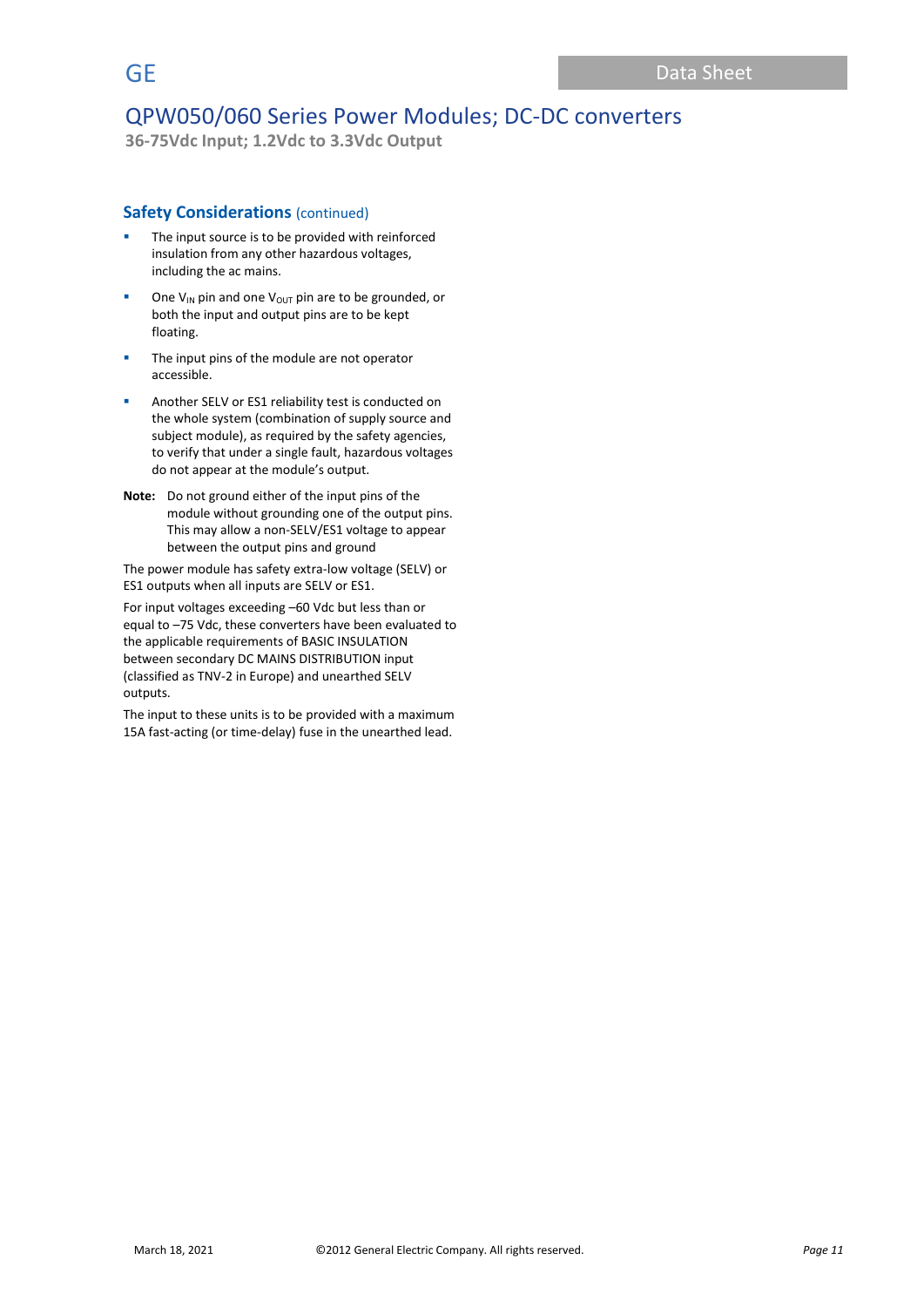**36-75Vdc Input; 1.2Vdc to 3.3Vdc Output**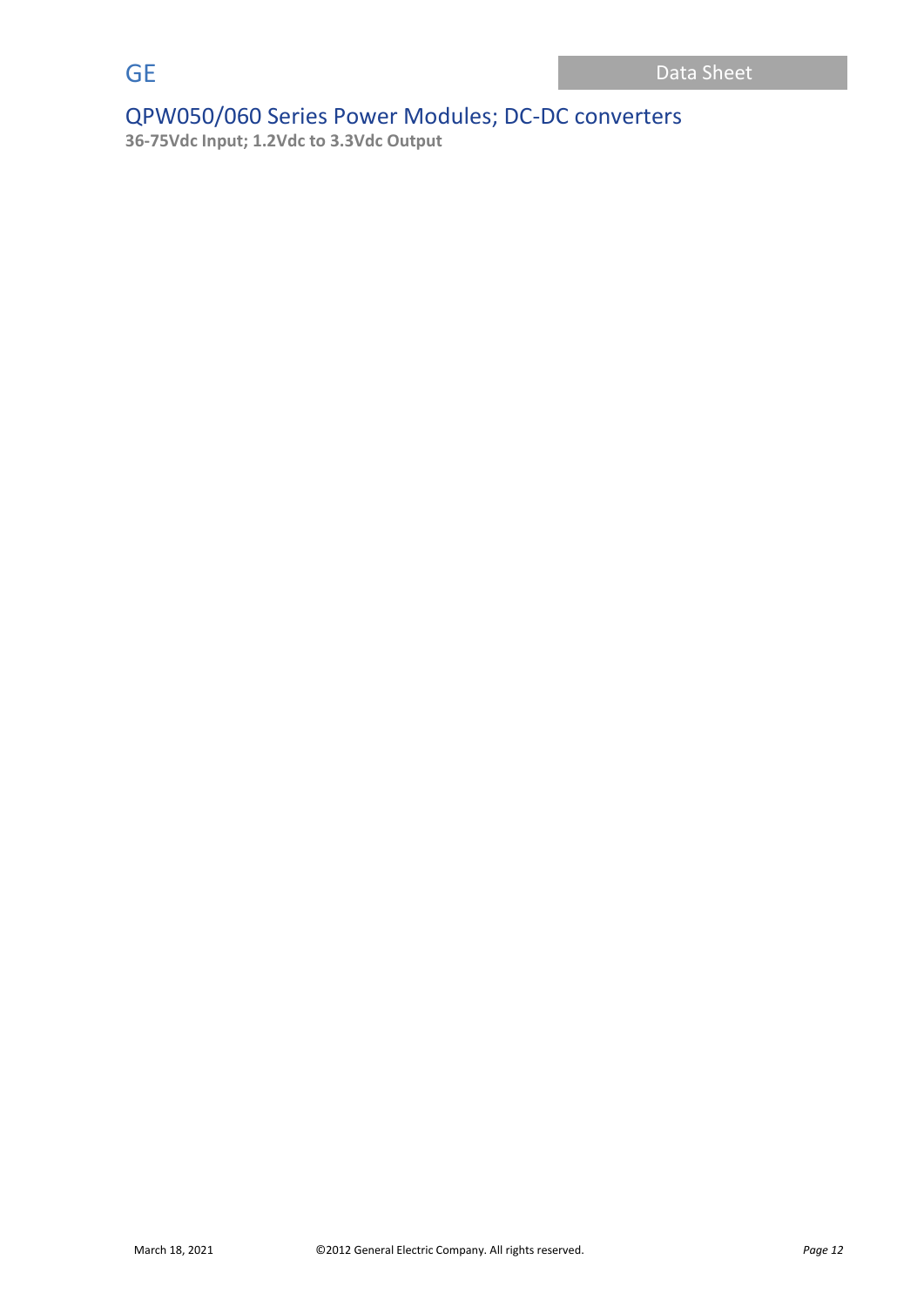**36-75Vdc Input; 1.2Vdc to 3.3Vdc Output**

#### **Feature Descriptions**

#### **Overcurrent Protection**

To provide protection in a fault output overload condition, the module is equipped with internal current-limiting circuitry and can endure current limit for few seconds. If overcurrent persists for few seconds, the module will shut down and remain latch-off. The overcurrent latch is reset by either cycling the input power or by toggling the on/off pin for one second. If the output overload condition still exists when the module restarts, it will shut down again. This operation will continue indefinitely until the overcurrent condition is corrected.

An auto-restart option is also available.

#### **Remote On/Off**

Two remote on/off options are available. Positive logic remote on/off turns the module on during a logic-high voltage on the ON/OFF pin, and off during a logic low. Negative logic remote on/off turns the module off during a logic high and on during a logic low. Negative logic, device code suffix "1," is the factory-preferred configuration. To turn the power module on and off, the user must supply a switch to control the voltage between the on/off terminal and the VI (-) terminal (Von/off). The switch can be an open collector or equivalent (see Figure 34). A logic low is Von/off = 0 V to I.2 V. The maximum Ion/off during a logic low is 1 mA. The switch should maintain a logic-low voltage while sinking 1 mA. During a logic high, the maximum Von/off generated by the power module is 15 V. The maximum allowable leakage current of the switch at Von/off = 15V is 50 µA. If not using the remote on/off feature, perform one of the following to turn the unit on: For negative logic, short ON/OFF pin to VI(-).

For positive logic: leave ON/OFF pin open.



**Figure 34. Remote On/Off Implementation.**

#### **Remote Sense**

Remote sense minimizes the effects of distribution losses by regulating the voltage at the remote-sense connections. The voltage between the remote-sense pins and the output terminals must not exceed the output

voltage sense range given in the Feature Specifications table i.e.:

 $[Vo(+) - Vo(-)] - [SENSE(+) - SENSE(-)] \le 2222\%$  of  $V_{o,nom}$ . The voltage between the  $Vo(+)$  and  $Vo(-)$  terminals must not exceed the minimum output overvoltage shut-down value indicated in the Feature Specifications table. This limit includes any increase in voltage due to remote-sense compensation and output voltage set-point adjustment (trim). See Figure 35. If not using the remote-sense feature to regulate the output at the point of load, then connect SENSE(+) to Vo(+) and SENSE(-) to Vo(-) at the module.

Although the output voltage can be increased by both the remote sense and by the trim, the maximum increase for the output voltage is not the sum of both. The maximum increase is the larger of either the remote sense or the trim. The amount of power delivered by the module is defined as the voltage at the output terminals multiplied by the output current. When using remote sense and trim: the output voltage of the module can be increased, which at the same output current would increase the power output of the module. Care should be taken to ensure that the maximum output power of the module remains at or below the maximum rated power.



**Figure 35. Effective Circuit Configuration for Single-Module Remote-Sense Operation Output Voltage.**

#### **Output Voltage Set-Point Adjustment (Trim)**

Trimming allows the user to increase or decrease the output voltage set point of a module. This is accomplished by connecting an external resistor between the TRIM pin and either the SENSE(+) or SENSE(-) pins. The trim resistor should be positioned close to the module.

If not using the trim feature, leave the TRIM pin open.

With an external resistor between the TRIM and SENSE(-) pins (Radj-down), the output voltage set point (Vo,adj) decreases (see Figure 36). The following equation determines the required external resistor value to obtain a percentage output voltage change of  $\Delta\%$ .

8-720c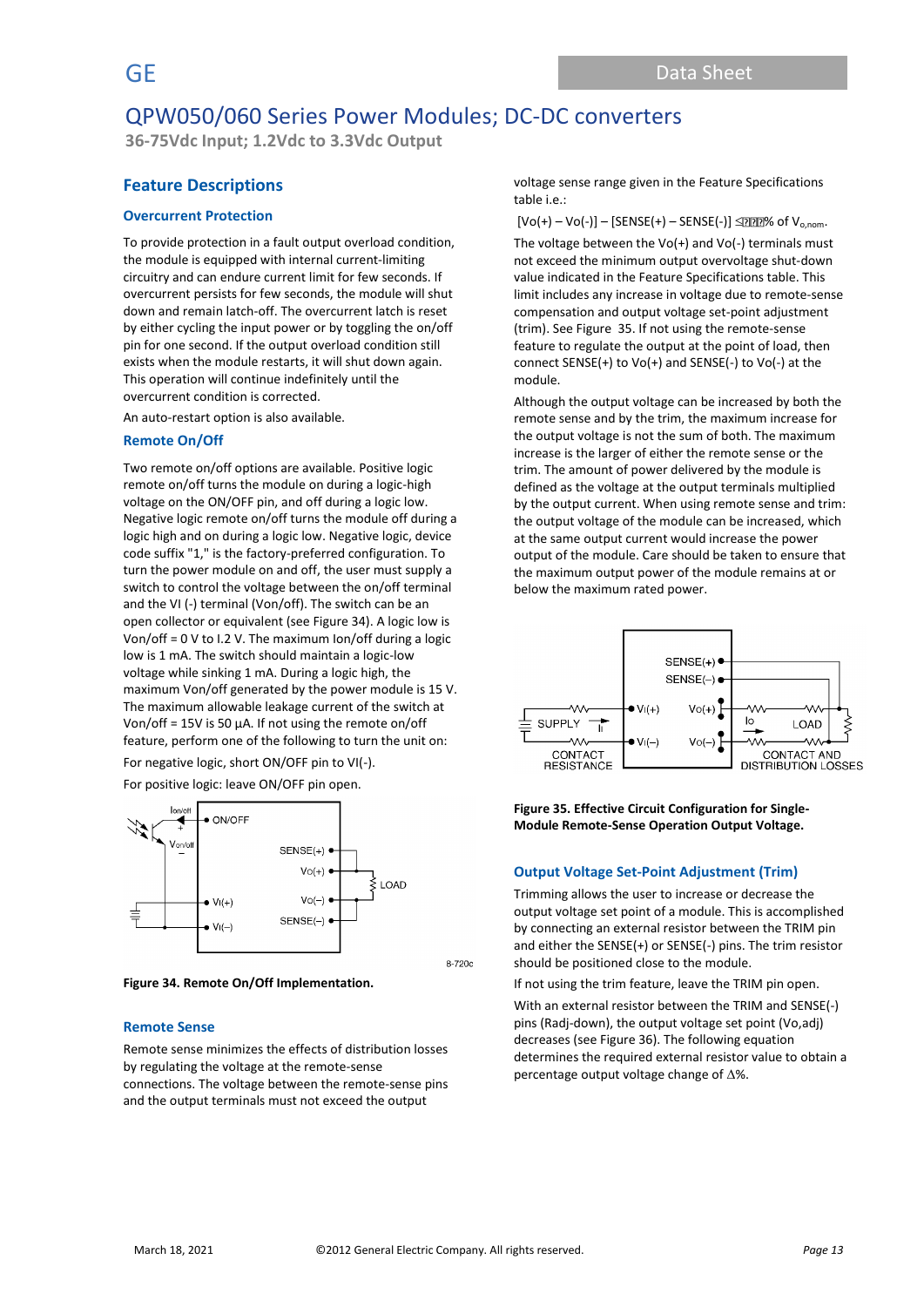**36-75Vdc Input; 1.2Vdc to 3.3Vdc Output**

#### **Feature Description** (continued)

**Output Voltage Set-Point Adjustment (Trim)**

**For output voltages: 1.5V – 3.3V**

$$
R_{adj-down} = \left(\frac{510}{\Delta\%} - 10.2\right) K\Omega
$$

**For output voltage: 1.2V**

$$
R_{adj-down} = \left(\frac{1299.1}{\Delta\%} - 33.49\right) K\Omega
$$

Where,

$$
\Delta\% = \left| \frac{V_{o,\,nom} - V_{desired}}{V_{o,\,nom}} \right| \times 100
$$

 $V_{\text{desired}}$  = Desired output voltage set point (V).

With an external resistor connected between the TRIM and SENSE(+) pins (Radj-up), the output voltage set point (Vo,adj) increases (see Figure 37).

The following equation determines the required externalresistor value to obtain a percentage output voltage change of  $\Delta\%$ .

#### **For output voltages: 1.5V – 3.3V**

$$
R_{adj-up} = \left(\frac{5.1 * V_{o,nom} * (100 + \Delta\%)}{1.225 * \Delta\%} - \frac{510}{\Delta\%} - 10.2\right) K\Omega
$$

#### **For output voltage: 1.2V**

$$
R_{adj-up} = \left(\frac{9.769 * V_{o,\,nom} * (100 + \Delta\%)}{0.6 * \Delta\%} - \frac{1299.1}{\Delta\%} - 33.49\right) K\Omega
$$

Where,

$$
\Delta\% = \left| \frac{V_{desired} - V_{o, nom}}{V_{o, nom}} \right| \times 100
$$

 $V_{desired}$  = Desired output voltage set point (V).

The voltage between the  $Vo(+)$  and  $Vo(-)$  terminals must not exceed the minimum output overvoltage shut-down value indicated in the Feature Specifications table. This limit includes any increase in voltage due to remote-sense compensation and output voltage set-point adjustment (trim). See Figure 35.

Although the output voltage can be increased by both the remote sense and by the trim, the maximum increase for the output voltage is not the sum of both. The maximum increase is the larger of either the remote sense or the trim.

The amount of power delivered by the module is defined as the voltage at the output terminals multiplied by the output current. When using remote sense and trim, the output voltage of the module can be increased, which at the same output current would increase the power output of the module. Care should be taken to ensure that the maximum output power of the module remains at or below the maximum rated power.



8-748 (F), b





8-715 (F).b

**Figure 37. Circuit Configuration to Increase Output Voltage.**

#### **Examples:**

To trim down the output of a nominal 3.3V module (QPW050A0F) to 3.1V

$$
\Delta\% = \left| \frac{3.3V - 3.1V}{3.3V} \right| \times 100
$$

 $Δ% = 6.06$ 

$$
R_{adj-down} = \left(\frac{510}{6.06} - 10.2\right) K\Omega
$$

 $R_{\text{adj-down}} = 73.96$  k $\boxtimes$ 

To trim up the output of a nominal 3.3V module (QPW050A0F) to 3.6V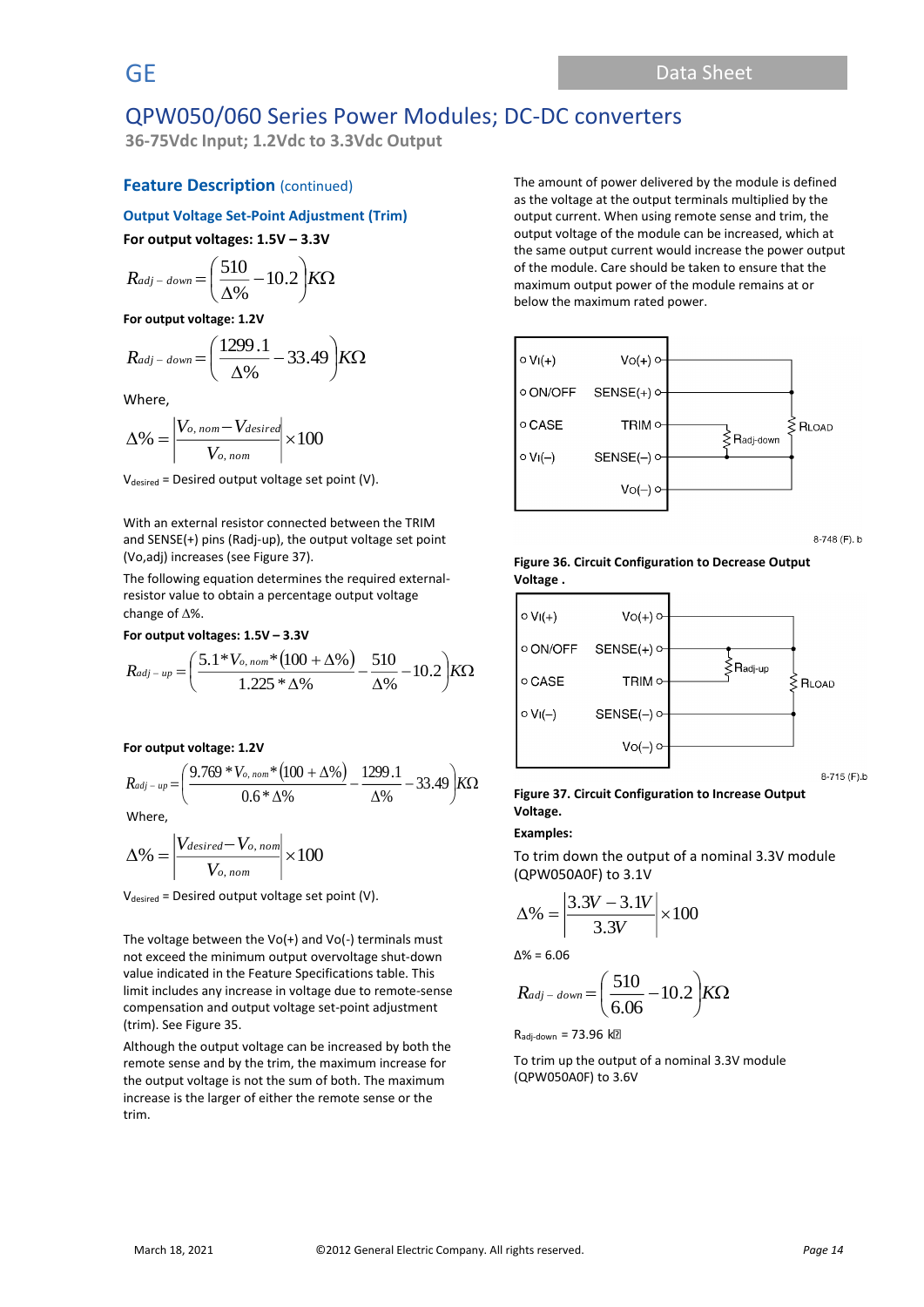**36-75Vdc Input; 1.2Vdc to 3.3Vdc Output**

$$
A\% = \frac{\left|3.6V - 3.3V\right|}{3.3V} \times 100
$$
\nMarch 18, 2021

\nWarch 18, 2022

\nGeneral Electric Company, All right reserved.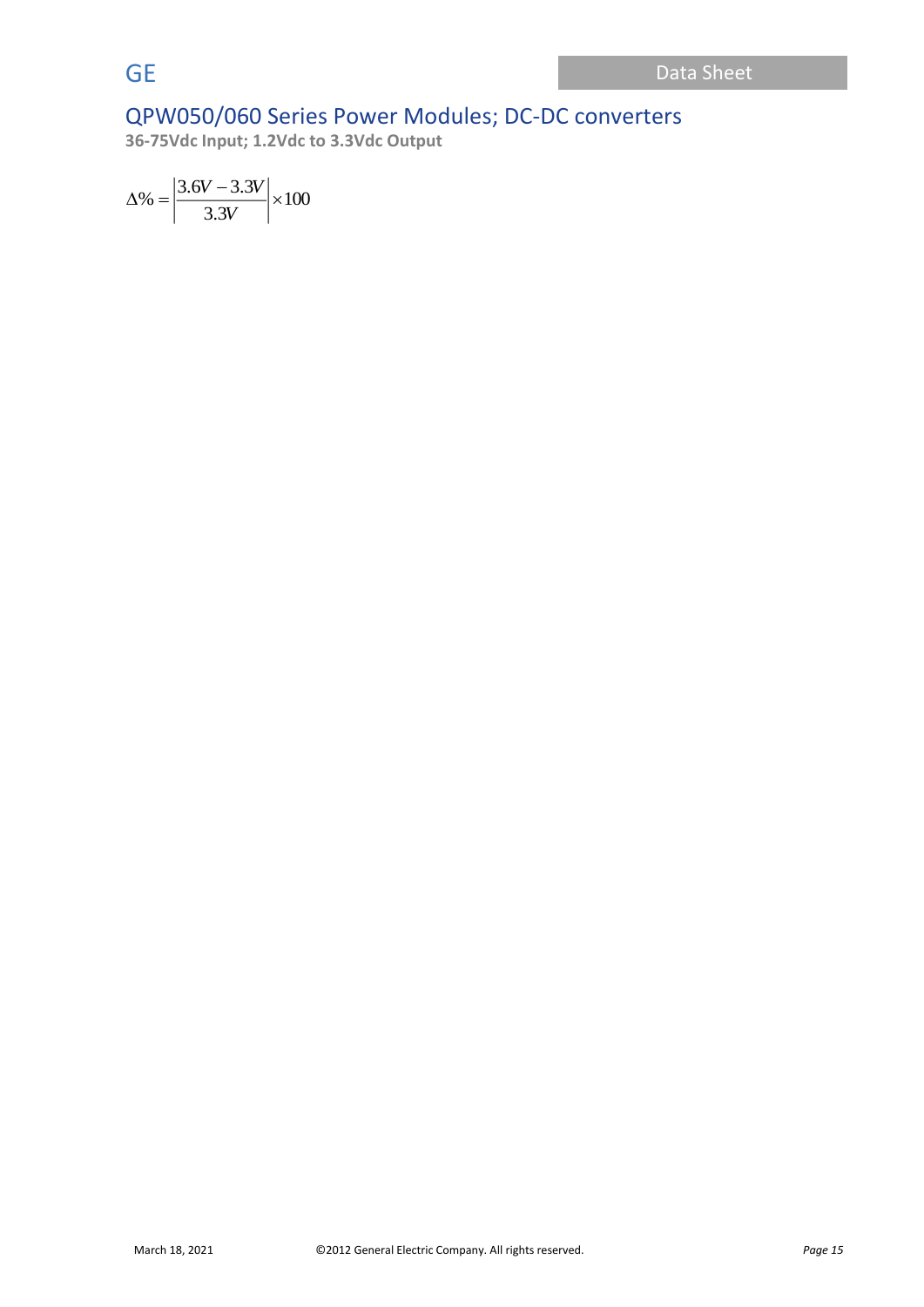**36-75Vdc Input; 1.2Vdc to 3.3Vdc Output**

#### **Feature Description** (continued)

**Output Voltage Set-Point Adjustment (Trim)**

 $Δ% = 9.1$ 

$$
\Delta\% = \left| \frac{28V - 29.6V}{28V} \right| \times 100
$$

 $Δ% = 5$ 

$$
R_{adj-up} = \left[10 \times \left(\left(\frac{1036}{5}\right) + 936\right)\right] K\Omega
$$

 $R_{tadj-up} = 11432 k\Omega$ 

$$
R_{adj-up} = \left(\frac{5.1*3.3*(100+9.1)}{1.225*9.1} - \frac{510}{9.1} - 10.2\right) K\Omega
$$

 $R_{tadi-up} = 98.47k$ 

#### **Output Over Voltage Protection**

The output overvoltage protection consists of circuitry that monitors the voltage on the output terminals. If the voltage on the output terminals exceeds the over voltage protection threshold, then the module will shutdown and latch off. The overvoltage latch is reset by either cycling the input power for one second or by toggling the on/off signal for one second. The protection mechanism is such that the unit can continue in this condition until the fault is cleared.

#### **Over Temperature Protection**

These modules feature an overtemperature protection circuit to safeguard against thermal damage. The circuit shuts down and latches off the module when the maximum device reference temperature is exceeded. The module can be restarted by cycling the dc input power for at least one second or by toggling the remote on/off signal for at least one second.

#### **Input Under/Over Voltage Lockout**

At input voltages below the input undervoltage lockout limit, the module operation is disabled. The module will begin to operate at an input voltage above the undervoltage lockout turn-on threshold.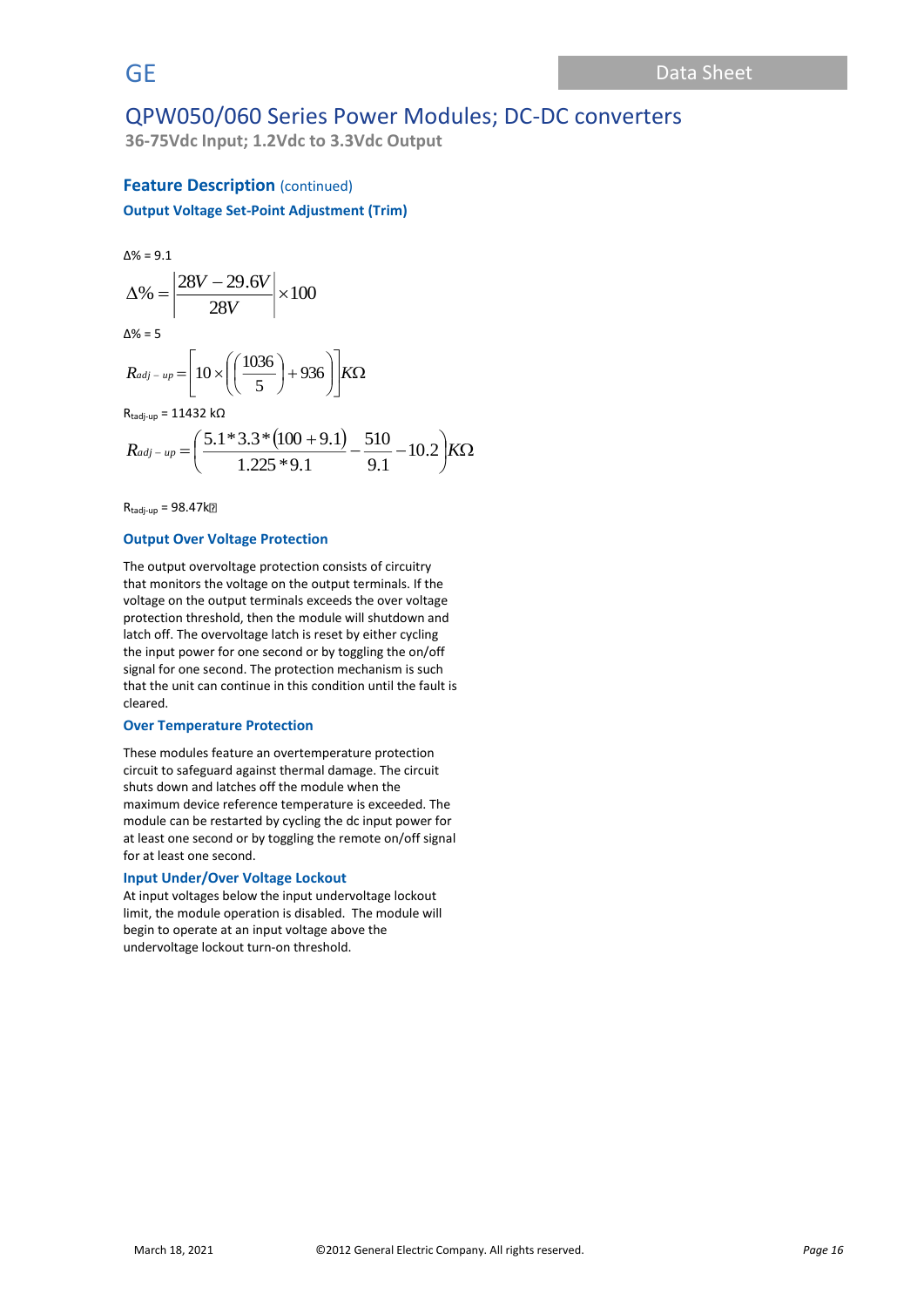**36-75Vdc Input; 1.2Vdc to 3.3Vdc Output**

#### **Thermal Considerations without Baseplate**

The power modules operate in a variety of thermal environments; however, sufficient cooling should be provided to help ensure reliable operation.

Considerations include ambient temperature, airflow, module power dissipation, and the need for increased reliability. A reduction in the operating temperature of the module will result in an increase in reliability. The thermal data presented here is based on physical measurements taken in a wind tunnel.

Heat-dissipating components are mounted on the top side of the module. Heat is removed by conduction, convection and radiation to the surrounding environment. Proper cooling can be verified by measuring the thermal reference temperature ( $T_{ref}$ ). Peak temperature ( $T_{ref}$ ) occurs at the position indicated in Figures 38 - 40. For reliable operation this temperature should not exceed listed temperature threshold.



**Figure 38. Tref Temperature Measurement Location for V<sup>o</sup> = 3.3V – 2.5V.**



**Figure 39. Tref Temperature Measurement Location for V<sup>o</sup> = 1.8V.**



**Figure 40. Tref Temperature Measurement Location for V<sup>o</sup> = 1.5V – 1.2V**

The output power of the module should not exceed the rated power for the module as listed in the Ordering Information table.

Although the maximum Tref temperature of the power modules is 110 °C - 115 °C, you can limit this temperature to a lower value for extremely high reliability.

#### **Heat Transfer via Convection**

Increased airflow over the module enhances the heat transfer via convection. Following derating figures shows the maximum output current that can be delivered by each module in the respective orientation without exceeding the maximum T<sub>ref</sub> temperature versus local ambient temperature  $(T_A)$  for natural convection through 2m/s (400 ft./min).

Note that the natural convection condition was measured at 0.05 m/s to 0.1 m/s (10ft./min. to 20 ft./min.); however, systems in which these power modules may be used typically generate natural convection airflow rates of 0.3 m/s (60 ft./min.) due to other heat dissipating components in the system. The use of Figures 41 - 50 are shown in the following example:

#### **Example**

What is the minimum airflow necessary for a QPW050A0F operating at VI = 48 V, an output current of 30A, and a maximum ambient temperature of 70 °C in longitudinal orientation.

Solution:

 $Given: VI = A8V$ 

 $I_0 = 30A$ 

 $TA = 70 °C$ 

Determine airflow (V) (Use Figure 41):

V = 1m/sec. (200ft./min.)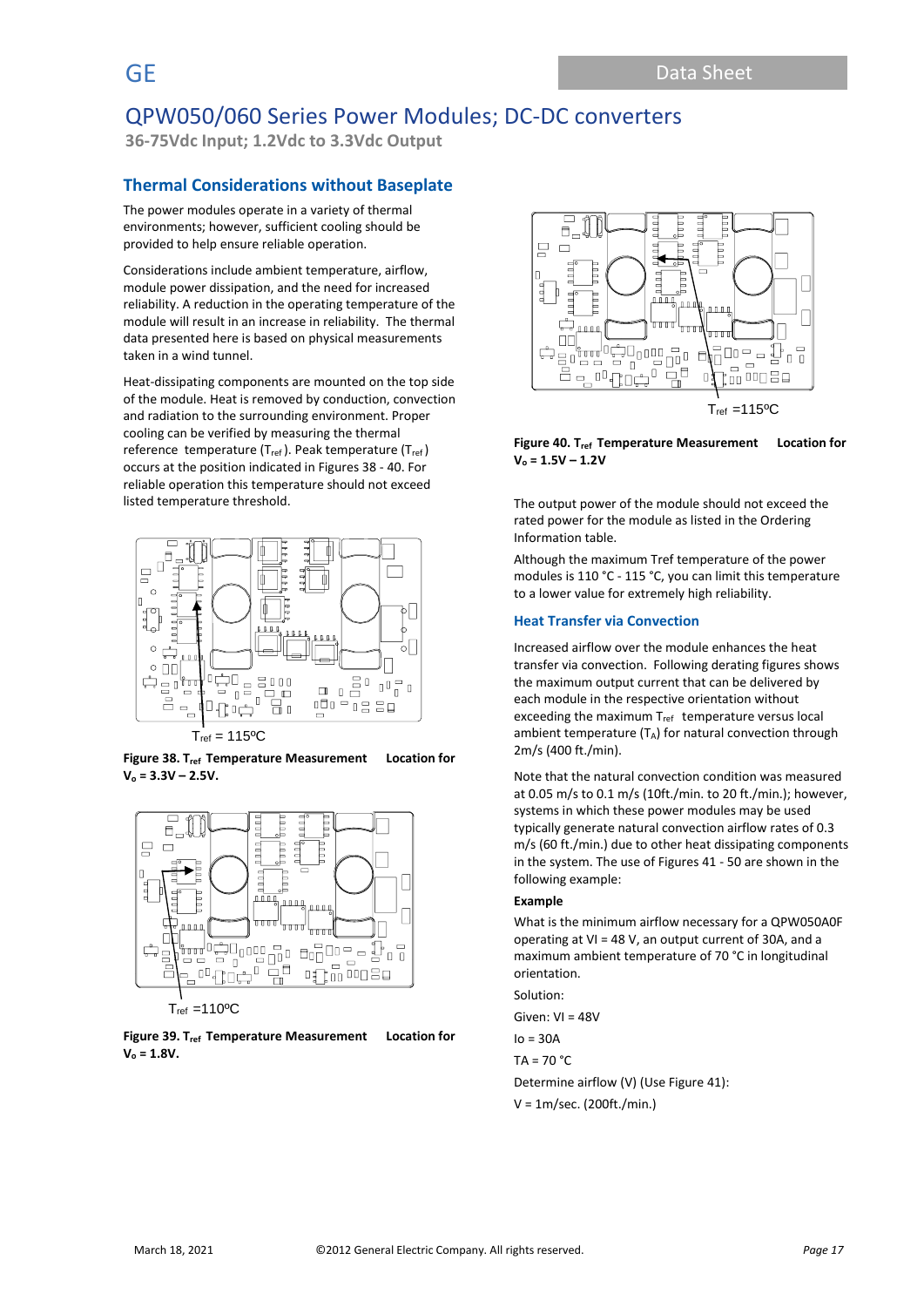**36-75Vdc Input; 1.2Vdc to 3.3Vdc Output**



**Figure 41. Output Power Derating for QPW050A0F (Vo = 3.3V) in Longitudinal Orientation with no baseplate; Airflow Direction From Vin(–) to Vout(--); Vin = 48V.**



**Figure 42. Output Power Derating for QPW050A0F (Vo = 3.3V) in Transverse Orientation with no baseplate; Airflow Direction From Vin(–) to Vin(+); Vin = 48V.**



**Figure 43. Output Power Derating for QPW060A0G (Vo = 2.5V) in Longitudinal Orientation with no baseplate; Airflow Direction From Vin(–) to Vout(--); Vin = 48V.**



**Figure 44. Output Power Derating for QPW060A0G (Vo = 2.5V) in Transverse Orientation with no baseplate; Airflow Direction From Vin(–) to Vin(+); Vin = 48V.**



**Figure 45. Output Power Derating for QPW060A0Y (Vo = 1.8V) in Longitudinal Orientation with no baseplate; Airflow Direction From Vin(–) to Vout(--); Vin = 48V.**



**Figure 46. Output Power Derating for QPW060A0Y (Vo = 1.8V) in Transverse Orientation with no baseplate; Airflow Direction From Vin(–) to Vin(+); Vin = 48V.**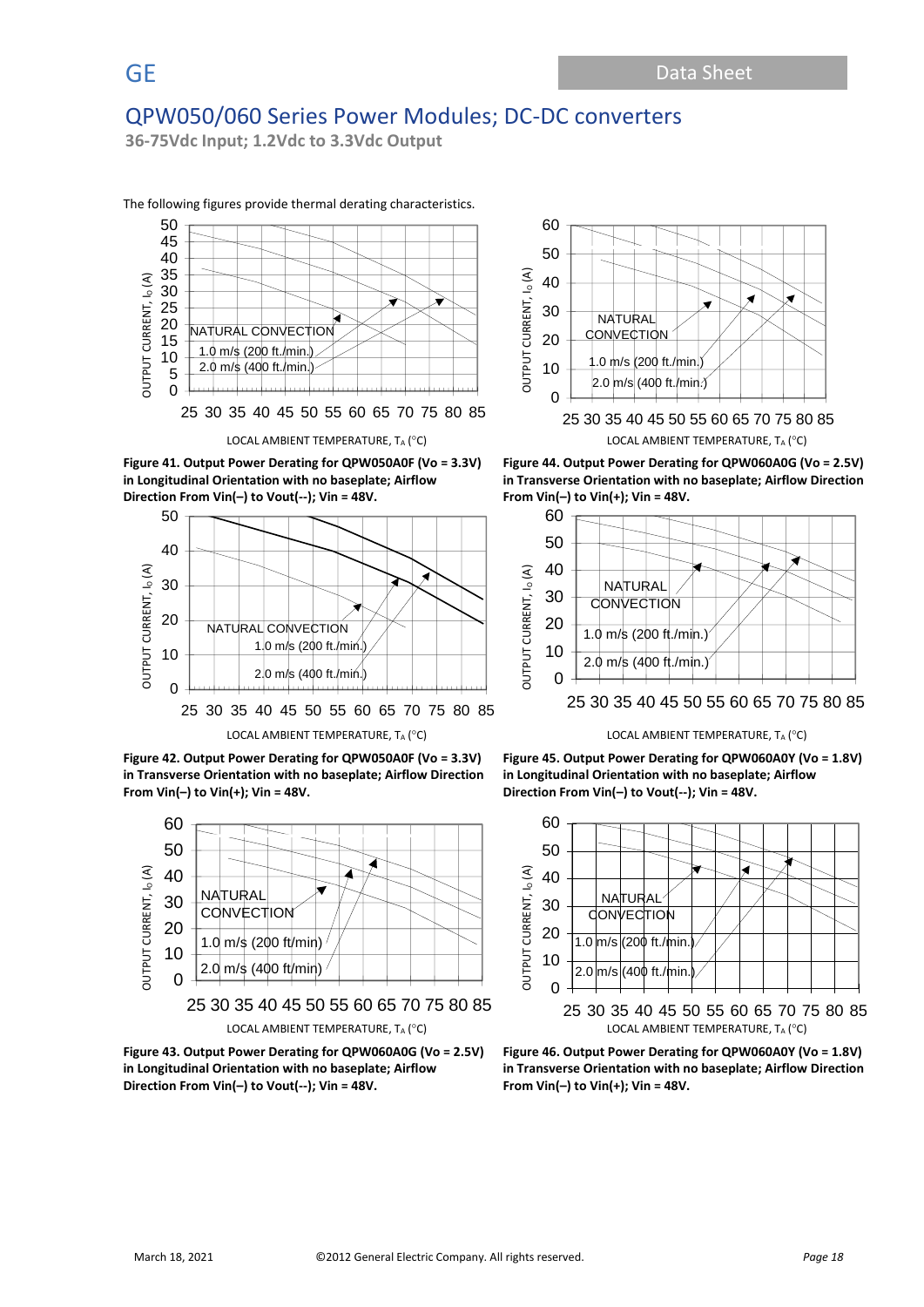**36-75Vdc Input; 1.2Vdc to 3.3Vdc Output**



**Figure 47. Output Power Derating for QPW060A0M (Vo = 1.5V) in Longitudinal Orientation with no baseplate; Airflow Direction From Vin(–) to Vout(--); Vin = 48V.**



LOCAL AMBIENT TEMPERATURE, TA (°C)

**Figure 48. Output Power Derating for QPW060A0M (Vo = 1.5V) in Transverse Orientation with no baseplate; Airflow Direction From Vin(–) to Vin(+); Vin = 48V.**







**Figure 50. Output Power Derating for QPW060A0P (Vo = 1.2V) in Transverse Orientation with no baseplate; Airflow Direction From Vin(–) to Vin(+); Vin = 48V.**

Please refer to the Application Note "Thermal Characterization Process For Open-Frame Board-Mounted Power Modules" for a detailed discussion of thermal aspects including maximum device temperatures.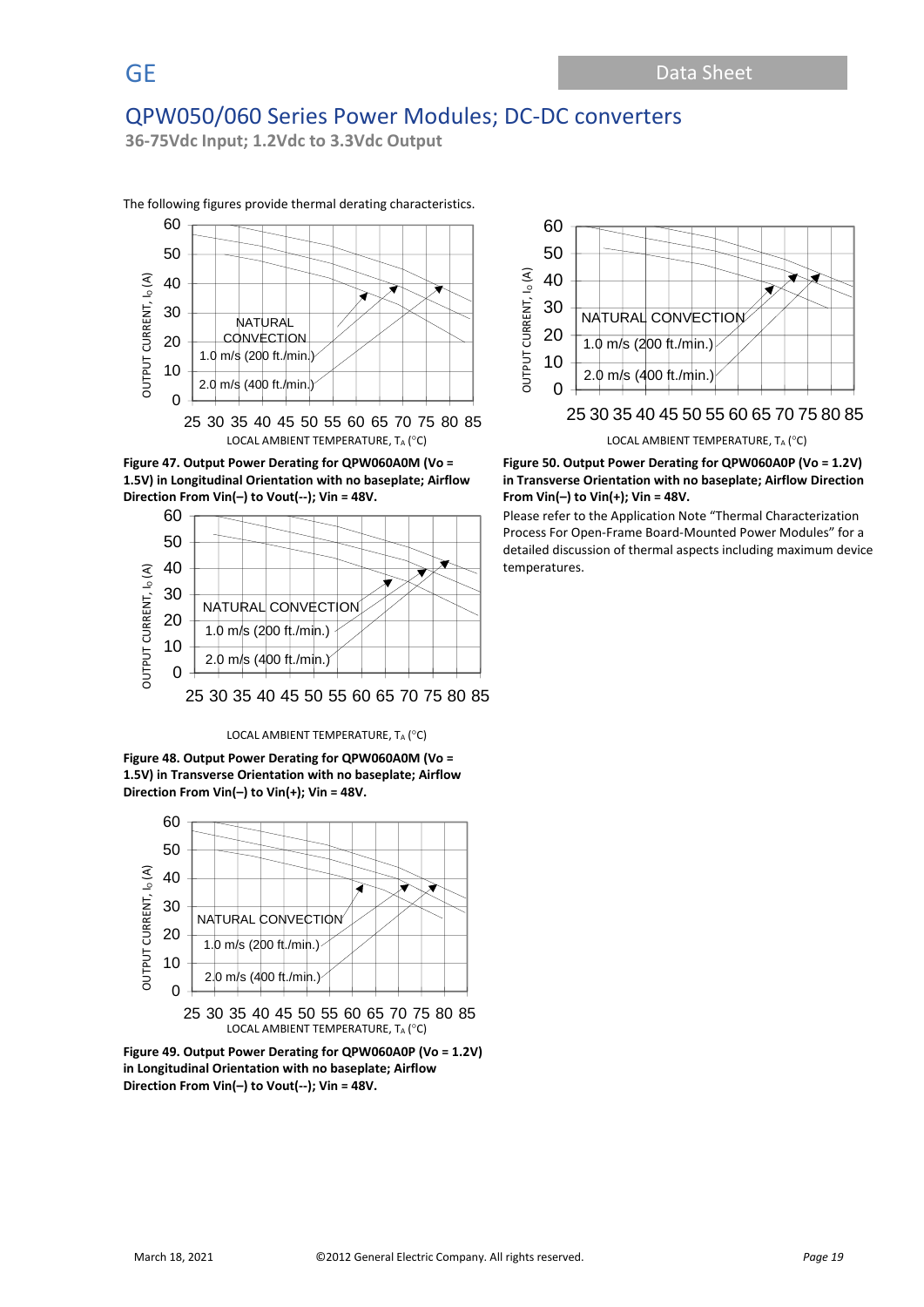**36-75Vdc Input; 1.2Vdc to 3.3Vdc Output**

#### **Thermal Considerations with Baseplate**

The baseplate option (-H) power modules are constructed with baseplate on topside of the open frame power module. The baseplate includes quarter brick throughthreaded, M3 x 0.5 mounting hole pattern, which enable heat sinks or cold plates to attaché to the module. The mounting torque must not exceed 0.56 N-m (5 in.-lb.) during heat sink assembly. This module operates in a variety of thermal environments; however, sufficient cooling should be provided to help ensure reliable operation.

Considerations include ambient temperature, airflow, module power dissipation, and the need for increased reliability. A reduction in the operating temperature of the module will result in an increase in reliability. The thermal data presented here is based on physical measurements taken in a wind tunnel.

Heat-dissipating components are mounted on the topside of the module and coupled to the baseplate with thermal gap material. Heat is removed by conduction, convection and radiation to the surrounding environment. Proper cooling can be verified by measuring the thermal reference temperature ( $T_{ref}$ ). Peak temperature ( $T_{ref}$ ) occurs at the position indicated in Figure 51. For reliable operation this temperature should not exceed 95ºC temperature threshold.



#### **Figure 51. Tref Temperature Measurement Location for QPW-H baseplate option**

The output power of the module should not exceed the rated power for the module as listed in the Ordering Information table.

Although the maximum Tref temperature of the power modules is 95 °C, you can limit this temperature to a lower value for extremely high reliability. Please refer to the Application Note "Thermal Characterization Process For Open-Frame Board-Mounted Power Modules" for a detailed discussion of thermal aspects including maximum device temperatures.

#### **Heat Transfer via Convection**

Increased airflow over the module enhances the heat transfer via convection. Following derating figures shows the maximum output current that can be delivered by each module in the respective orientation without exceeding the maximum T<sub>ref</sub> temperature versus local ambient temperature  $(T_A)$  for natural convection through 2m/s (400 ft./min).

Note that the natural convection condition was measured at 0.05 m/s to 0.1 m/s (10ft./min. to 20 ft./min.); however, systems in which these power modules may be used typically generate natural convection airflow rates of 0.3 m/s (60 ft./min.) due to other heat dissipating components in the system. The use of Figures 2 - 4 are shown in the following example:

#### **Example**

What is the minimum airflow and heat sink size necessary for a QPW050A0F-H operating at VI = 48 V, an output current of 30A, and a maximum ambient temperature of 70 °C in transverse orientation.

Solution:

Given: VI = 48V

 $Io = 30A$ 

 $TA = 70 °C$ 

To determine airflow (V) and heatsink size (Use Figures 52 - 53):

There are couple of solution can be derived from below derating figures.

- 1) Baseplated with 0.25" heatsink in natural convection (V= 0 m/sec) environment.
- 2) No baseplate required when operated with airflow of 200 LFM ( $V = 1m/sec$ ).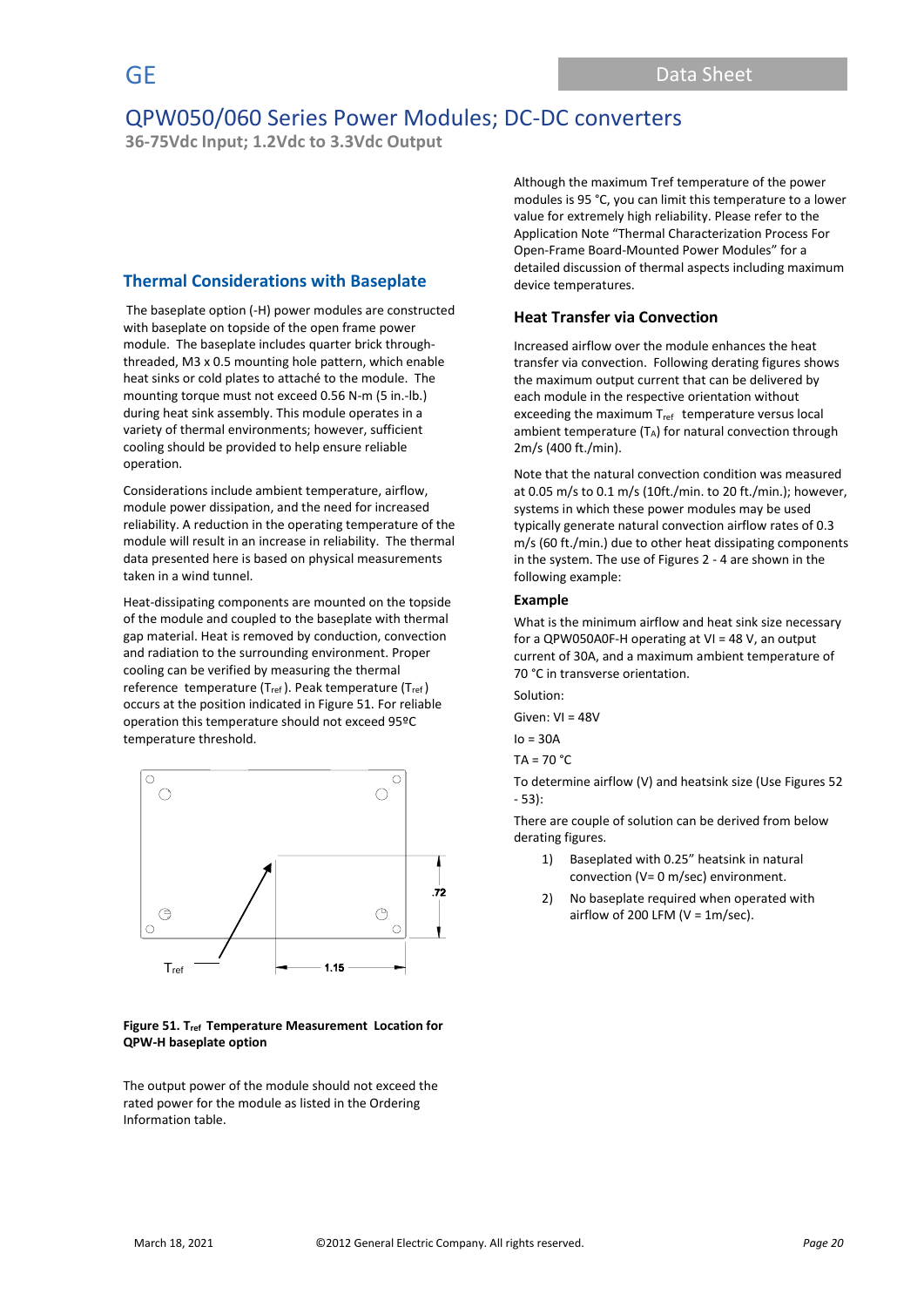**36-75Vdc Input; 1.2Vdc to 3.3Vdc Output**

The following figures provide thermal derating characteristics.



**Figure 52. Output Power Derating for QPW050A0F (Vo = 3.3V) in Transverse Orientation with baseplate in natural convection environment; Airflow Direction From Vin (–) to Vin (+); Vin = 48V**



**Figure 53. Output Power Derating for QPW050A0F (Vo = 3.3V) in Transverse Orientation with baseplate in 200 LFM airflow environment; Airflow Direction From Vin (–) to Vin (+); Vin = 48V**





**Figure 54. Output Power Derating for QPW050A0F (Vo = 3.3V) in Transverse Orientation with baseplate in 400 LFM airflow environment; Airflow Direction From Vin (–) to Vin (+); Vin = 48V**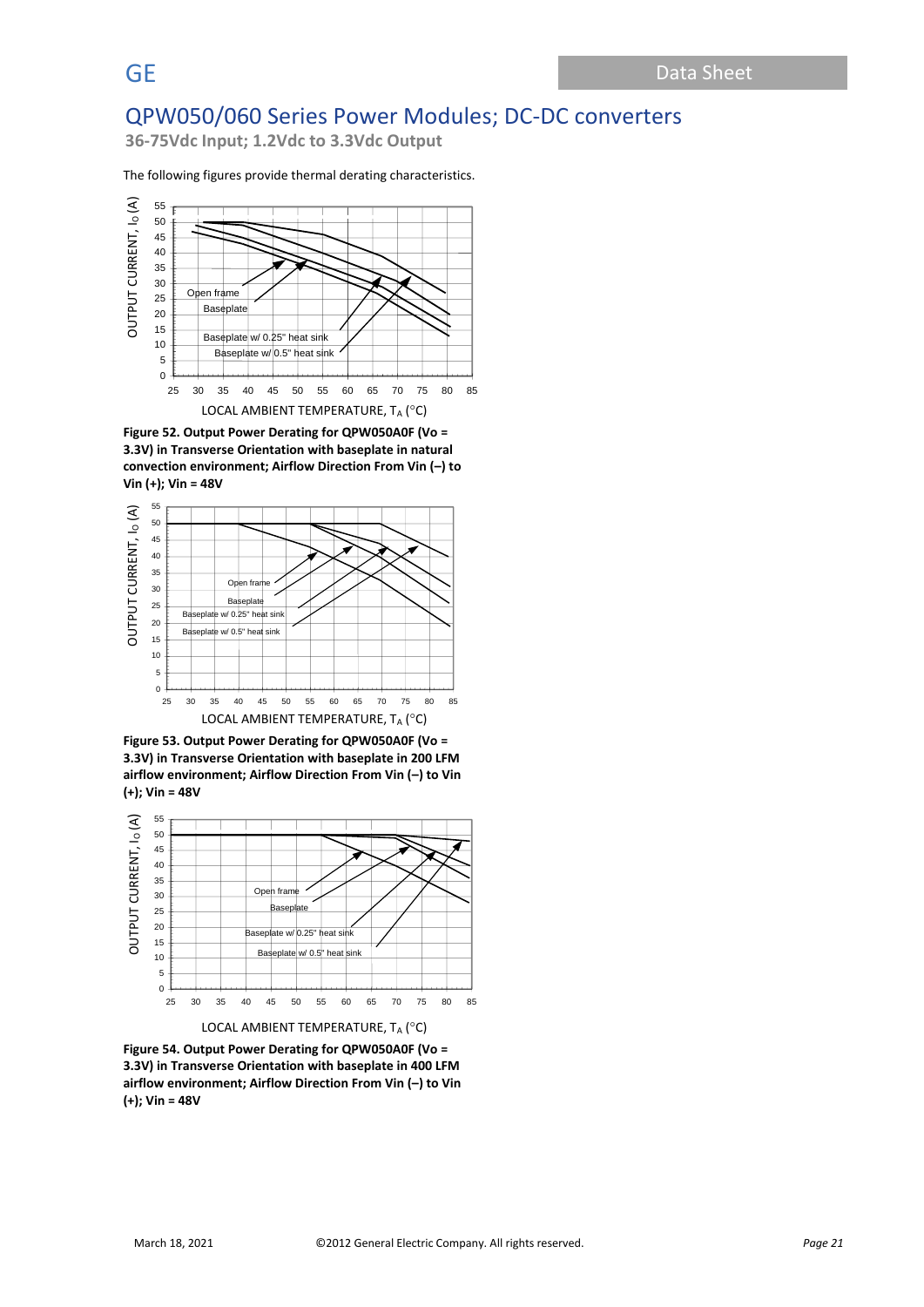**36-75Vdc Input; 1.2Vdc to 3.3Vdc Output**

### **Layout Considerations**

The QPW power module series are low profile in order to be used in fine pitch system card architectures. As such, component clearance between the bottom of the power module and the mounting board is limited. Avoid placing copper areas on the outer layer directly underneath the power module. Also avoid placing via interconnects underneath the power module.

For additional layout guide-lines, refer to FLTR100V10 data sheet.

#### **Post solder Cleaning and Drying Considerations**

Post solder cleaning is usually the final circuit-board assembly process prior to electrical board testing. The result of inadequate cleaning and drying can affect both the reliability of a power module and the testability of the finished circuit-board assembly. For guidance on appropriate soldering, cleaning and drying procedures, refer to GE *Board Mounted Power Modules: Soldering and Cleaning* Application Note.

#### **Through-Hole Lead-Free Soldering Information**

The RoHS-compliant through-hole products use the SAC (Sn/Ag/Cu) Pb-free solder and RoHS-compliant components. They are designed to be processed through single or dual wave soldering machines. The pins have an RoHS-compliant finish that is compatible with both Pb and Pb-free wave soldering processes. A maximum preheat rate of  $3^{\circ}$ C/s is suggested. The wave preheat process should be such that the temperature of the power module board is kept below 210°C. For Pb solder, the recommended pot temperature is 260°C, while the Pbfree solder pot is 270°C max. Not all RoHS-compliant through-hole products can be processed with pastethrough-hole Pb or Pb-free reflow process. If additional information is needed, please consult with your GE representative for more details.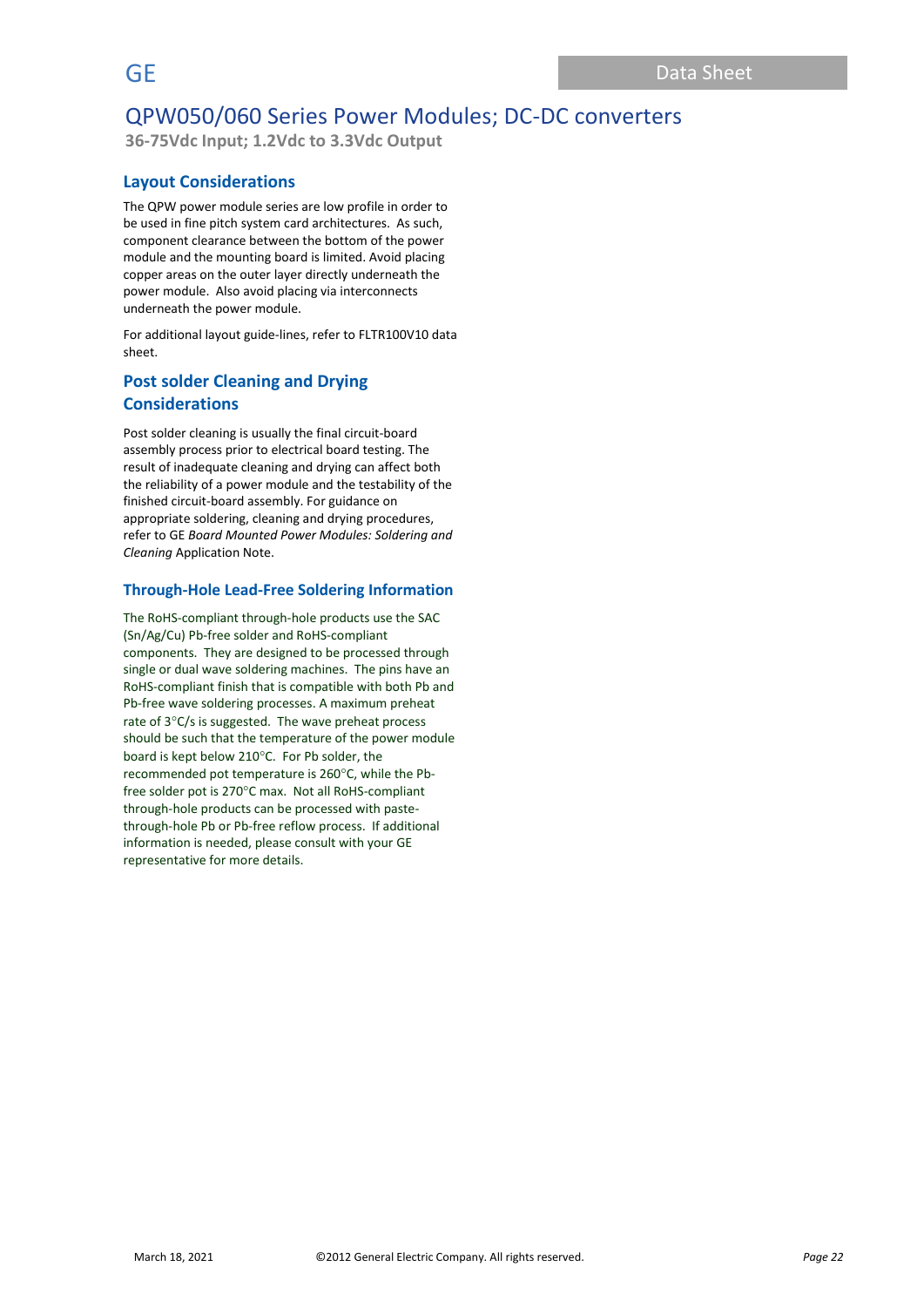**36-75Vdc Input; 1.2Vdc to 3.3Vdc Output**

### **Mechanical Outline for Through-Hole Module without Baseplate Option**

Dimensions are in millimeters and [inches].

Tolerances: x.x mm  $\pm$  0.5 mm [x.xx in.  $\pm$  0.02 in.] (Unless otherwise indicated)

x.xx mm  $\pm$  0.25 mm [x.xxx in  $\pm$  0.010 in.]



\*Top side label includes GE name, product designation, and data code.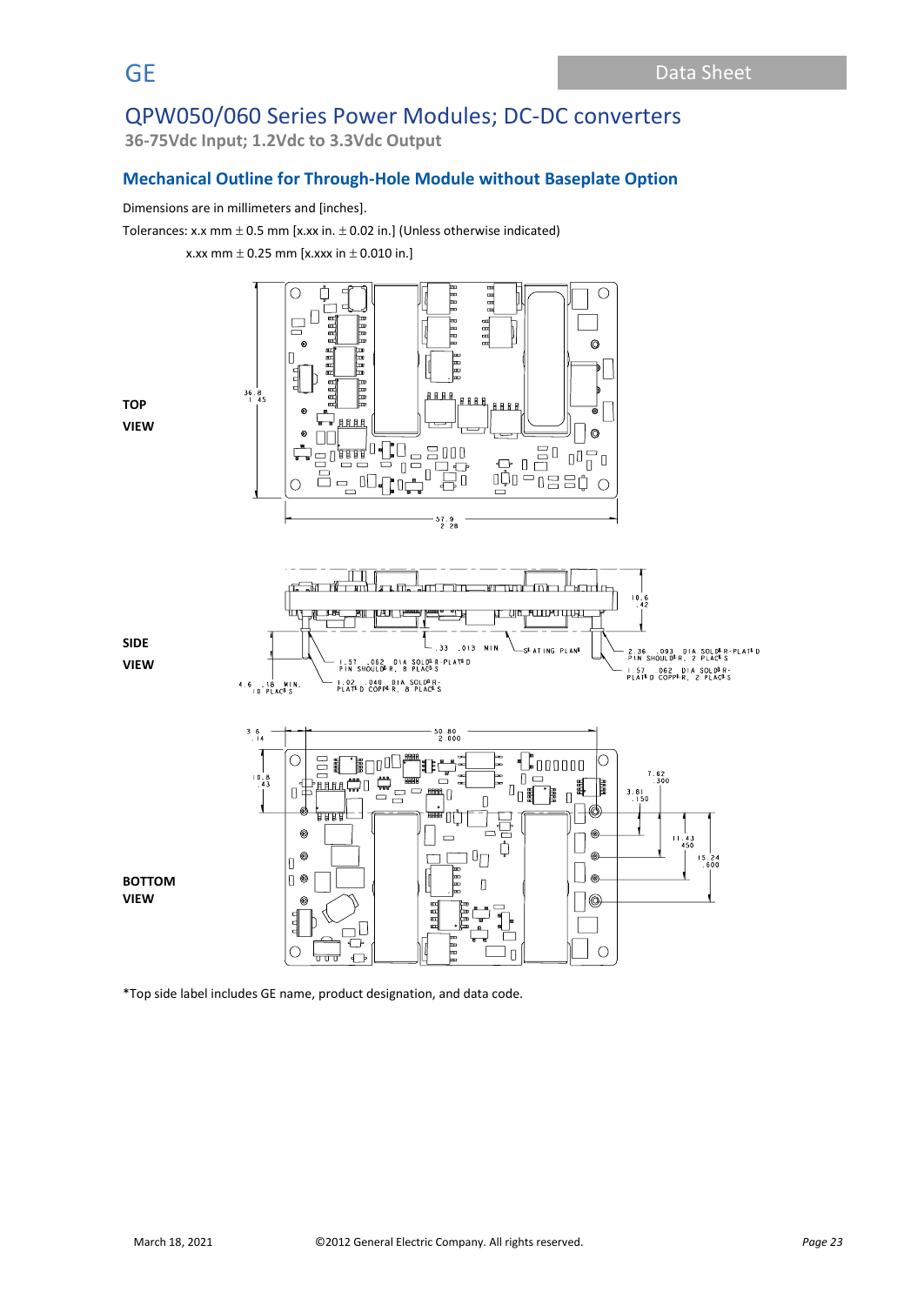**36-75Vdc Input; 1.2Vdc to 3.3Vdc Output**

### **Mechanical Outline for Through-Hole Module with Baseplate Option**

#### Dimensions are in millimeters and [inches].

Tolerances: x.x mm  $\pm$  0.5 mm [x.xx in.  $\pm$  0.02 in.] (Unless otherwise indicated)

x.xx mm  $\pm$  0.25 mm [x.xxx in  $\pm$  0.010 in.]



\*Bottom side label includes GE name, product designation, and data code.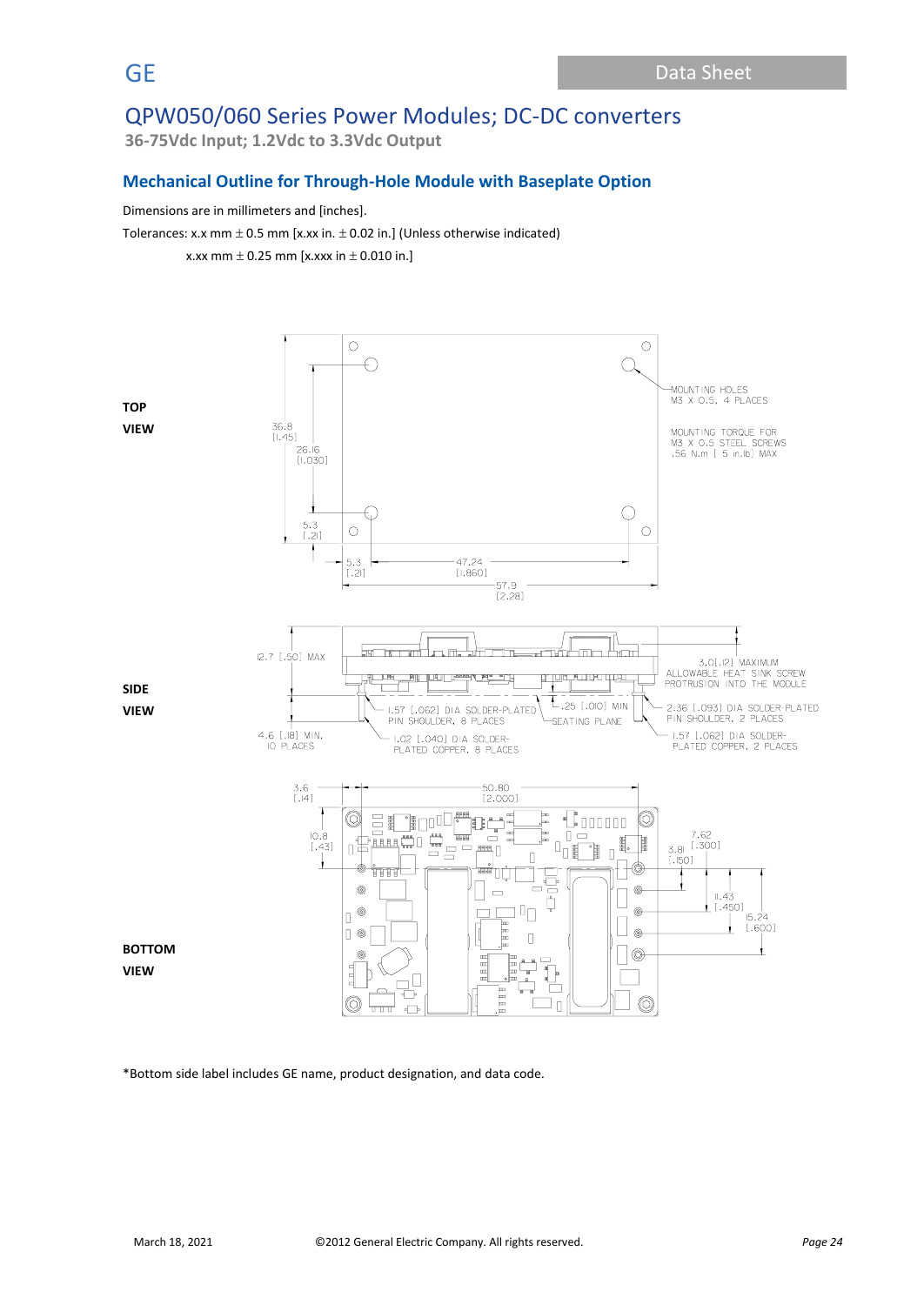**36-75Vdc Input; 1.2Vdc to 3.3Vdc Output**

#### **Recommended Pad Layout for Through Hole Module**

Dimensions are in millimeters and (inches).

Tolerances: x.x mm  $\pm$  0.5 mm (x.xx in.  $\pm$  0.02 in.) [unless otherwise indicated]

x.xx mm  $\pm$  0.25 mm (x.xxx in  $\pm$  0.010 in.)



† - Option Feature, Pin is not present unless one of these options specified.